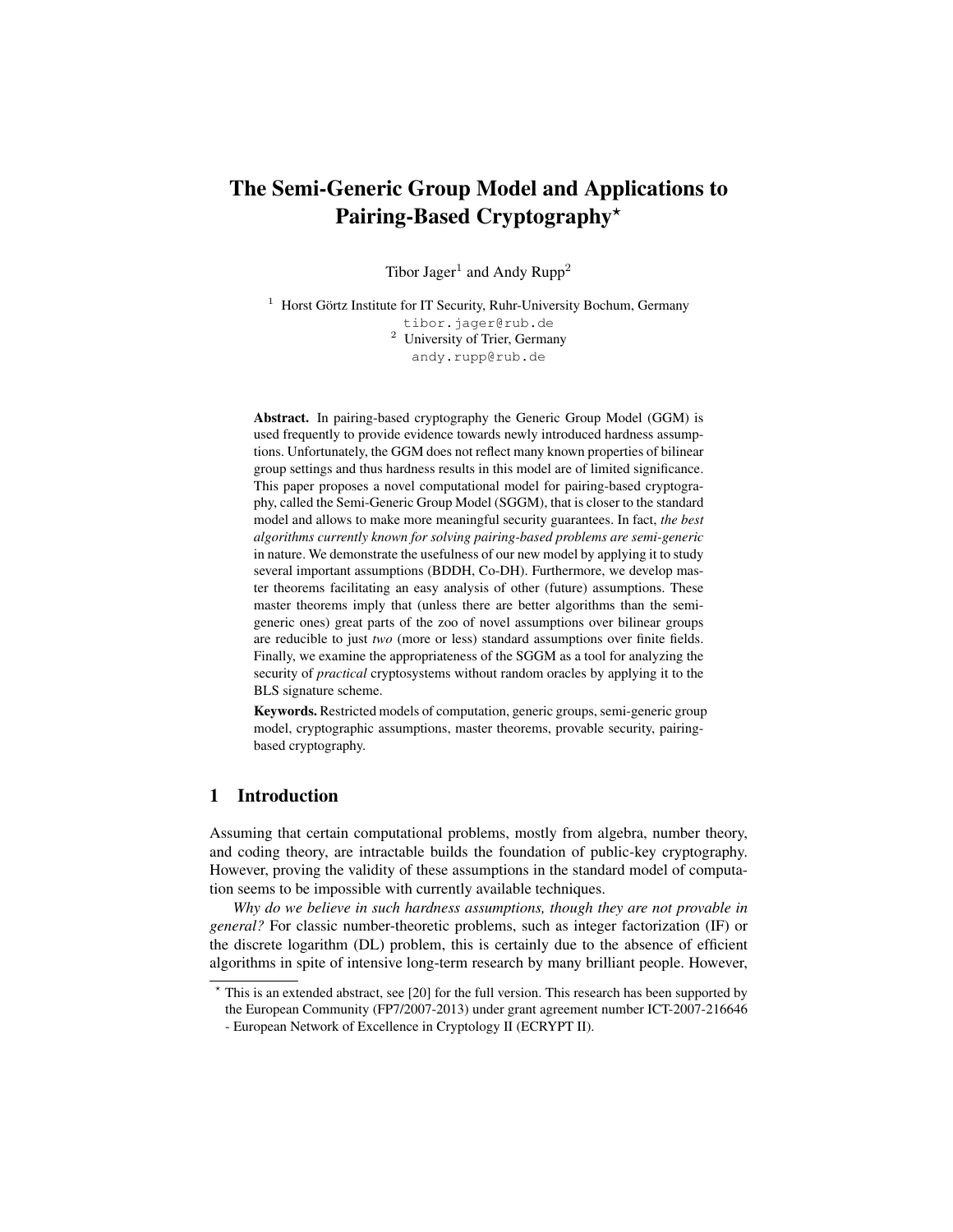besides such well-known assumptions, there frequently appear new assumptions building the basis for novel cryptosystems with original properties. What can be done to provide evidence for these assumptions apart from trying to find efficient algorithms over decades? Clearly, we should try to underpin the belief in novel assumptions by searching for reductions to a more mature assumption; but unfortunately finding such a reduction often fails.

An important approach to (nevertheless) gain immediate evidence towards hardness assumptions is to prove them with respect to a restricted but still meaningful class of algorithms. This is the motivation behind the invention of black-box models for algebraic structures like groups, fields, and rings, where algorithms are limited to perform only operations "commonly" available over these structures. Probably, the most famous of these models is the *generic group model (GGM)* introduced by Shoup in his seminal paper [34] from 1997, and refined by Maurer in [28]. In this model one considers algorithms – so-called *generic group algorithms* – that, given a group G as black-box, may only perform a set of basic operations on the elements of  $\mathbb G$  such as applying the group law, inversion of group elements and equality testing. Since the group is treated as a black-box, the algorithms cannot exploit any special properties of a concrete group representation. As a consequence, such algorithms are generic in the sense that they can be applied to any concrete instantiation of a group (e.g.,  $\mathbb{Z}_p^*$  or  $E(\mathbb{F}_p)$ ) in order so solve a problem. Natural examples of this class of algorithms are the Pohlig-Hellman [30] and Pollard's Rho [31] algorithm for computing discrete logarithms.

It should be noted that one has to take care when interpreting results in the GGM like intractability results as evidence in practice, since this model abstracts away from potentially many properties an algorithm might be able to exploit in the real world [15]. On the one hand, there exist cryptographic groups (such as certain elliptic curve groups) for which not many properties beyond the axioms of an algebraic group are known. Hence, modeling such groups as generic can be seen as a reasonable abstraction. On the other hand, there are groups, also used in cryptography, featuring many further properties, which clearly makes the generic model an inappropriate reflection for them. A prime example are multiplicative groups of finite fields or rings. These structures offer many well-understood properties beyond the group axioms, such as additional efficient algebraic operations (e.g., addition in the field or ring), and other properties of the group representation (e.g., the notion of prime integers and irreducible polynomials), that are simply ignored by the generic group model, but give rise to more efficient algorithms for certain problems (e.g., index calculus algorithms for computing discrete logarithms).

*But should a minimal requirement on such an idealized model of computation not be that at least all currently known algorithms are captured?* There exist some first approaches in the cryptographic literature to tackle this issue: The pseudo-free group model proposed by Hohenberger [19] and Rivest [32] does not treat a group as a blackbox. Unfortunately, the definition of pseudo-freeness is very restrictive in the sense that a number of important groups (like all known-order groups) are immediately excluded and important problems, such as Diffie-Hellman-type problems, seem not to be covered. Other approaches due to Leander and Rupp [27] and Aggarwal and Maurer [1] take into account that the RSA group  $\mathbb{Z}_n^*$  is embedded in the ring  $\mathbb{Z}_n$ . They use a generic *ring* model, where algorithms may perform both multiplication and addition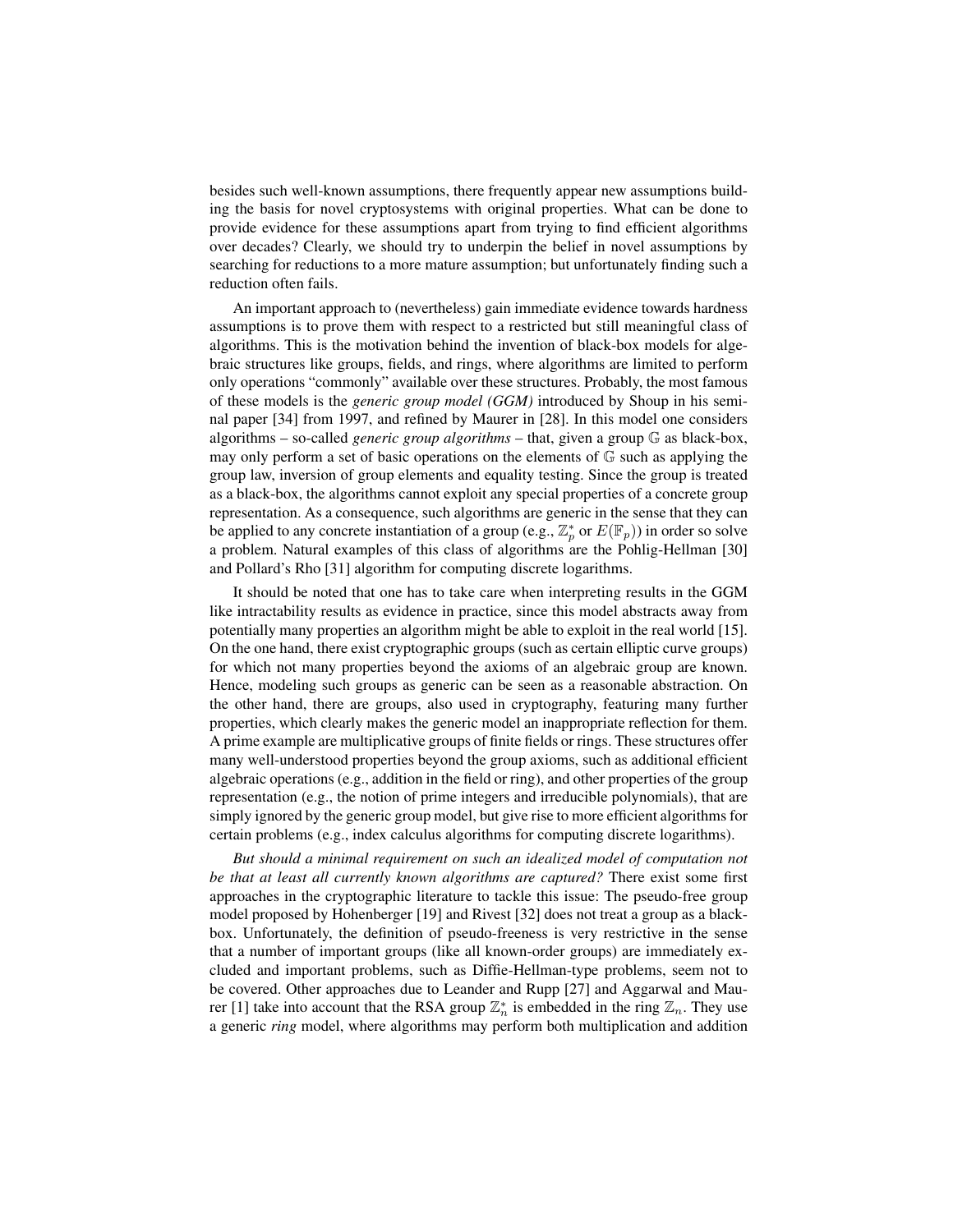operations on  $\mathbb{Z}_n$  to show that breaking RSA is equivalent to factoring. Unfortunately, recent work [21] shows that even computing the *Jacobi symbol* is equivalent to factoring in this model. So this approach has not led to a satisfying abstraction of  $\mathbb{Z}_n^*$  yet.

Over the last decade a considerable number of innovative cryptosystems, such as identity-based encryption [7] or short digital signatures with strong security [9, 10], have been proposed over bilinear groups. A bilinear group setting consists of groups  $\mathbb{G}_1$ ,  $\mathbb{G}_2$ , and  $\mathbb{G}_3$ , with a bilinear map  $e : \mathbb{G}_1 \times \mathbb{G}_2 \to \mathbb{G}_3$ , called a pairing. Along with these cryptosystems also many new assumptions have been introduced, e.g., Bilinear Diffie-Hellman (BDH) [23, 24], q-Strong Diffie-Hellman [4, 14, 22], Decision Linear Diffie-Hellman (DLIN) [6], Co-Diffie-Hellman (Co-DH) [9, 8], and many more. Unfortunately, for virtually all of them no reduction to a well-analyzed assumption like DL is known. In fact, finding such reductions seems to be a difficult task, since the algebraic settings underlying classic problems (e.g., a single cyclic group for DL) significantly differ from bilinear settings. Hence, given an instance of a classic problem, it appears to be hard to transform this instance to one of the bilinear problem in order to leverage an algorithm for the latter.

Consequently, the only way to provide some immediate evidence for such novel assumptions consists in proofs in restricted models of computation. So far, the only such model for bilinear settings is a straightforward extension of the generic group model, where all three groups  $\mathbb{G}_1$ ,  $\mathbb{G}_2$ , and  $\mathbb{G}_3$  are modeled as generic groups [33, 11, 25]. In all known instances of bilinear settings the groups  $\mathbb{G}_1$  and  $\mathbb{G}_2$  are elliptic curve groups, thus modeling these groups as generic may be considered as a reasonable abstraction. However, in contrast to that, the group  $\mathbb{G}_3$  is usually a subgroup of the multiplicative group of a finite field. So there definitely exist non-generic algorithms for cryptographic problems like BDH, Co-DH, etc. featuring a running time which is *at most* sub-exponential: these sub-exponential algorithms map the inputs over  $\mathbb{G}_1$  and  $\mathbb{G}_2$  (given as part of a problem instance) to  $\mathbb{G}_3$  using the bilinear mapping (MOV reduction [29]) and determine the discrete logarithms of these elements over  $\mathbb{G}_3$  using index calculus. Knowledge of these discrete logarithms allows to compute the solution to the problem instance using a few exponentiations. Note that there might be even more efficient algorithms especially for potentially easier problems like decisional or gap problems. Hence, modeling bilinear settings in this way is clearly inappropriate.

OUR CONTRIBUTION We propose the *Semi-Generic Group Model (SGGM)* which leverages this observation as follows: The elliptic curve groups  $\mathbb{G}_1$  and  $\mathbb{G}_2$  are modeled as generic groups, while  $\mathbb{G}_3$  is given in the standard model, i.e., algorithms may perform any computation over  $\mathbb{G}_3$  that is possible in the subgroup of a finite field. The SGGM is thus closer to the standard model than the GGM and can provide stronger evidence towards hardness assumptions in pairing-based cryptography. In fact, to the best of our knowledge all algorithms currently known for solving pairing-based problems are semi-generic in nature. In particular, the sub-exponential algorithms applying a MOV reduction described above are covered by the SGGM.

We analyzed some of the most important computational and decisional assumptions of pairing-based cryptography in our new model. In this extended abstract we restrict to consider Co-DH and decisional BDH. The full version of the paper [20] covers additional problems, including q-strong DH and DLIN. We are able to reduce the considered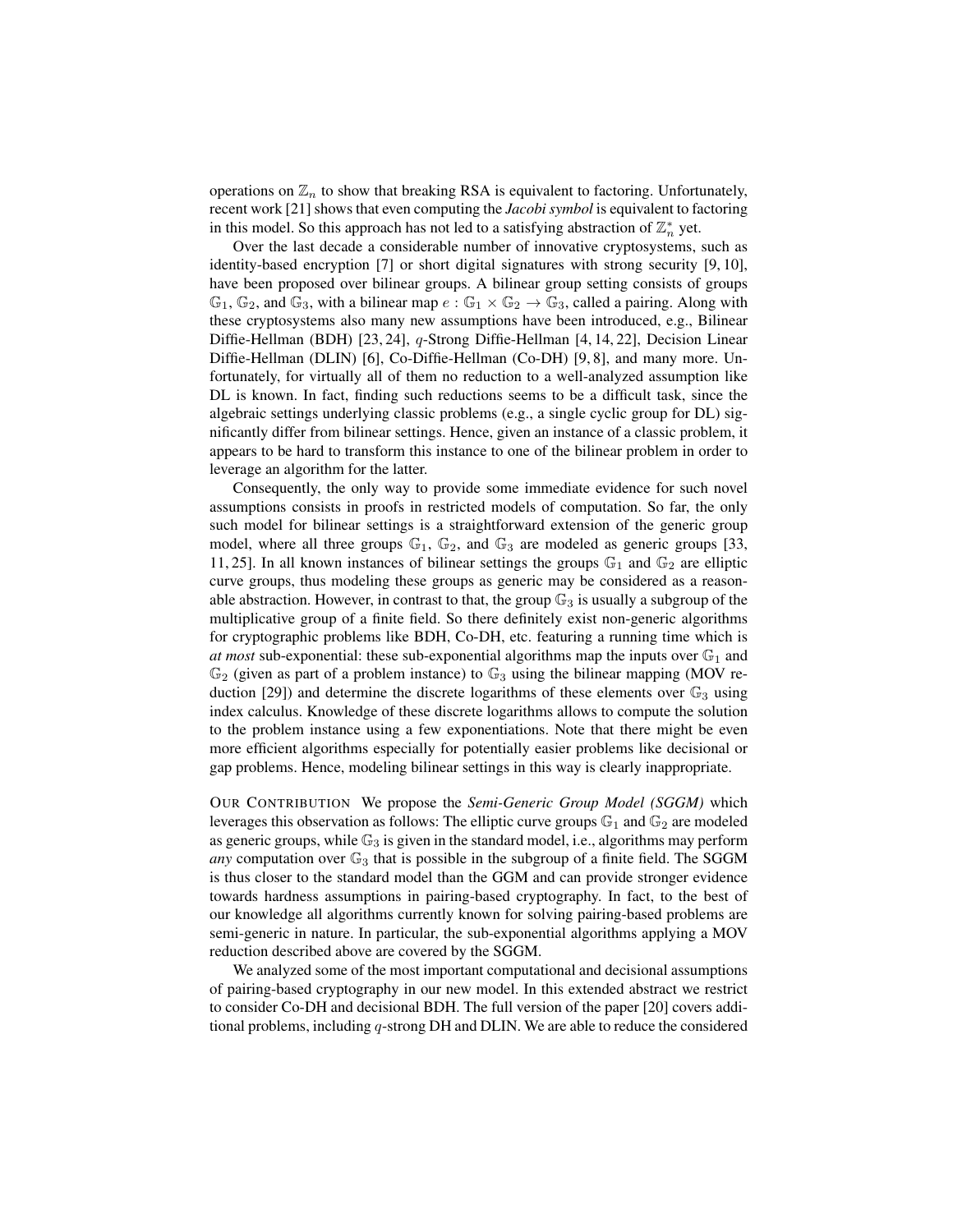assumptions (with respect to semi-generic algorithms) to fairly standard assumptions over finite fields like Square DH and a slight variation of DL. That means, the bilinear assumptions are at least as hard as certain more standard assumption over  $\mathbb{G}_3$  provided that there are no non-semi-generic algorithms. Furthermore, we developed master theorems ensuring the hardness of broad classes of computational and decisional problems in the SGGM. Studying such generalizations is not only important in order to structure and facilitate the analysis of the rapidly growing set of cryptographic assumptions as motivated in [3], but improves our understanding of the properties which need to be satisfied by a problem to be intractable. Results like [12, 33, 11] are in this vein. Boyen [11] (see also [5]) developed master theorems for the hardness of some general classes of decisional problems in the generic group model for bilinear settings. Rupp et al. [33] provide hardness conditions for even broader classes of computational problems and algebraic settings, but still in the GGM. Bresson et al. [12] study a general class of decisional assumptions over a single group in the standard model and show that this class can be reduced to DDH (under certain restrictions). In the scope of the proof of our master theorem for decisional problems we enhance Bresson et al.'s results for the standard model and apply them to the SGGM.

The security of public-key cryptosystems, especially of *practical* cryptosystems, can often only be proven in an idealized model, such as the random oracle model (ROM) [2]. An issue with the ROM is that it idealizes a hash function in a way such that it has *all* properties of a "perfect" hash function (collision resistance, (second) preimage resistance, random output, ...) at the same time. When the cryptosystem (and thus the random oracle) is implemented in practice, one has to choose an adequate hash function instantiating the random oracle. An important question is whether providing *all* properties of the random oracle at the same time is really necessary to provide security.

We examine the useability of the SGGM as a tool complementing the ROM. We are able to prove the security of the Boneh-Lynn-Shacham (BLS) short signature scheme [9, 10] against semi-generic adversaries without random oracles, however, requiring nonstandard properties for the employed hash function. It is left as an interesting open problem to study whether these requirements can actually be satisfied by a reasonably efficient practical hash function.

## 2 The Semi-Generic Group Model

Let  $\mathbb{G}_1$ ,  $\mathbb{G}_2$ , and  $\mathbb{G}_3$  be groups of prime order p and  $g_1 \in \mathbb{G}_1$ ,  $g_2 \in \mathbb{G}_2$  be corresponding generators. For the sake of simplicity of the subsequent formalizations we use multiplicative notation for all groups.

**Definition 1.** A pairing *is a map*  $e : \mathbb{G}_1 \times \mathbb{G}_2 \to \mathbb{G}_3$  *with the following properties:* 

- *1.* Bilinearity:  $\forall (a, b) \in \mathbb{G}_1 \times \mathbb{G}_2$  and  $x_1, x_2 \in \mathbb{Z}_p$  holds that  $e(a^{x_1}, b^{x_2}) = e(a, b)^{x_1 x_2}$ .
- 2. Non-degeneracy:  $g_3 := e(g_1, g_2)$  *is a generator of*  $\mathbb{G}_3$ *, i.e.,*  $g_3 \neq 1$ *.*
- *3.* e *is efficiently computable.*

*Following [17], we distinguish three different types of bilinear group settings:*

 $-$  *Type 1:*  $\mathbb{G}_1 = \mathbb{G}_2$ *. We will call this the setting with symmetric bilinear map.*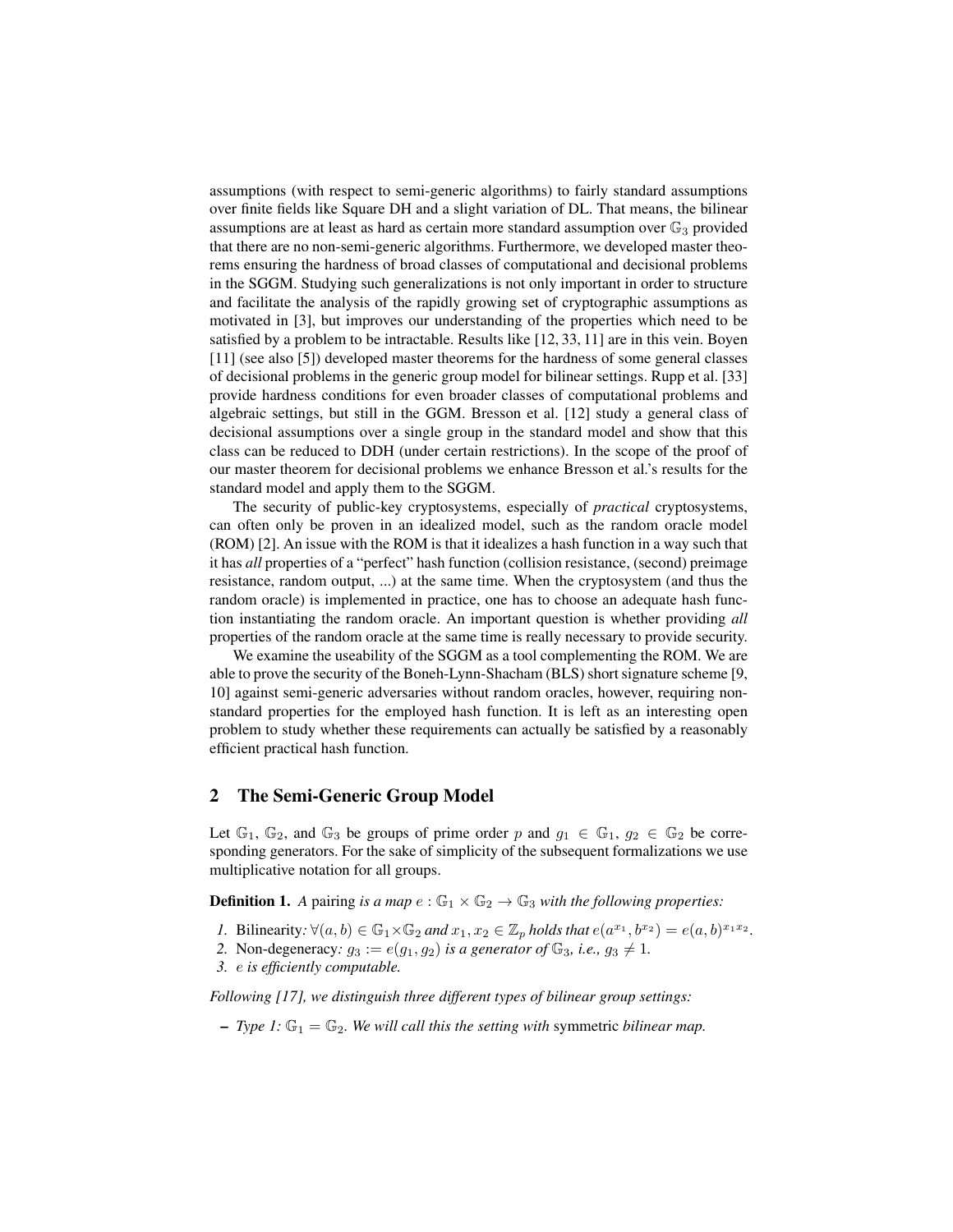– *Type 2:*  $\mathbb{G}_1 \neq \mathbb{G}_2$ *, there is an efficiently computable isomorphism*  $\psi : \mathbb{G}_1 \to \mathbb{G}_2$ *.*  $-$  *Type 3:*  $\mathbb{G}_1 \neq \mathbb{G}_2$ *, there is no efficiently computable isomorphism*  $\psi : \mathbb{G}_1 \to \mathbb{G}_2$ *.* 

FORMAL DEFINITION OF THE SGGM We base our formal description of the SGGM for bilinear settings on the generic group model introduced by Maurer [28], though our proofs can be adapted to Shoup's GGM [34] as well. The main difference between Maurer's and Shoup's formalization is that in the first model group elements are encoded deterministically whereas in the second model encodings are random.

An algorithm A in the SGGM interacts with a *semi-generic group oracle* O, which computes the group operations and evaluates the pairing and isomorphism on behalf of A. O receives as input two vectors of group elements (the problem instance)

$$
I_1 = (a_{1,1}, \ldots, a_{1,k_1}) \in \mathbb{G}_1^{k_1} \quad \text{and} \quad I_2 = (a_{2,1}, \ldots, a_{2,k_2}) \in \mathbb{G}_2^{k_2} \, .
$$

It maintains two lists  $\mathcal{E}_1 \subseteq \mathbb{G}_1$  and  $\mathcal{E}_2 \subseteq \mathbb{G}_2$ , with  $\mathcal{E}_{i,j}$  denoting the j-th entry of list  $\mathcal{E}_i$ , which are initialized such that  $\mathcal{E}_{i,j} := a_{i,j}$  for all possible  $(i,j)$ . We denote with  $[a]_i$  the smallest index j (also called encoding) such that  $\mathcal{E}_{i,j} = a$ . Index  $[a]_i$  is undefined, if  $a \notin \mathcal{E}_i$ . We may always assume that semi-generic algorithms only provide defined indices as input to the oracle. During initialization of the lists  $\mathcal{E}_1$  and  $\mathcal{E}_2$ , the corresponding indices pointing to the contained elements are sent to the algorithm.

The oracle implements the following *public procedures*, which may be called by A:

- $-$  Group0p( $[a]_i$ ,  $[b]_i$ ,  $i$ ): This procedure takes as input two indices  $[a]_i$ ,  $[b]_i$  and a list index *i*. It determines the group elements  $a, b \in \mathbb{G}_i$  by list lookup, computes  $c =$  $a \cdot b \in \mathbb{G}_i$ , appends c to  $\mathcal{E}_i$ , and returns  $[c]_i$ .
- BilinearMap( $[a]_1$ ,  $[b]_2$ ): This procedure takes as input two indices  $[a]_1$ ,  $[b]_2$ . It determines the corresponding group elements  $a \in \mathbb{G}_1, b \in \mathbb{G}_2$  by list lookup and returns  $e(a, b)$  in the *standard* representation of  $\mathbb{G}_3$  (i.e., as finite field element).

When considering Type 2 settings the algorithm may also query to apply the isomorphism  $\psi$  to an element of  $\mathbb{G}_1$ :

– Isomorphism( $[a]_1$ ): This procedure takes as input an index  $[a]_1$ , determines the element  $a \in \mathbb{G}_1$ , computes  $b = \psi(a)$ , appends b to  $\mathcal{E}_2$  and returns  $[b]_2$ .

Note that a random group element can be efficiently sampled by a semi-generic algorithm by using  $GroupOp(\cdot)$  to raise the generator (which is always part of a problem instance) to some  $r \stackrel{\$}{\leftarrow} \mathbb{Z}_p$ .

#### 2.1 Essential Ingredients for Proofs in the SGGM

This section describes a few general observations that will turn out to be the essential ingredients for proofs in the semi-generic model.

Observation 1: Components inside oracle are exchangeable. Semi-generic algorithms due to its nature are "blind" with respect to the internal details of the groups  $\mathbb{G}_1$ and  $\mathbb{G}_2$  as well as the pairing e and the isomorphism  $\psi$ . These components are hidden within a black-box. Hence, we can plug-in "something else" for these components as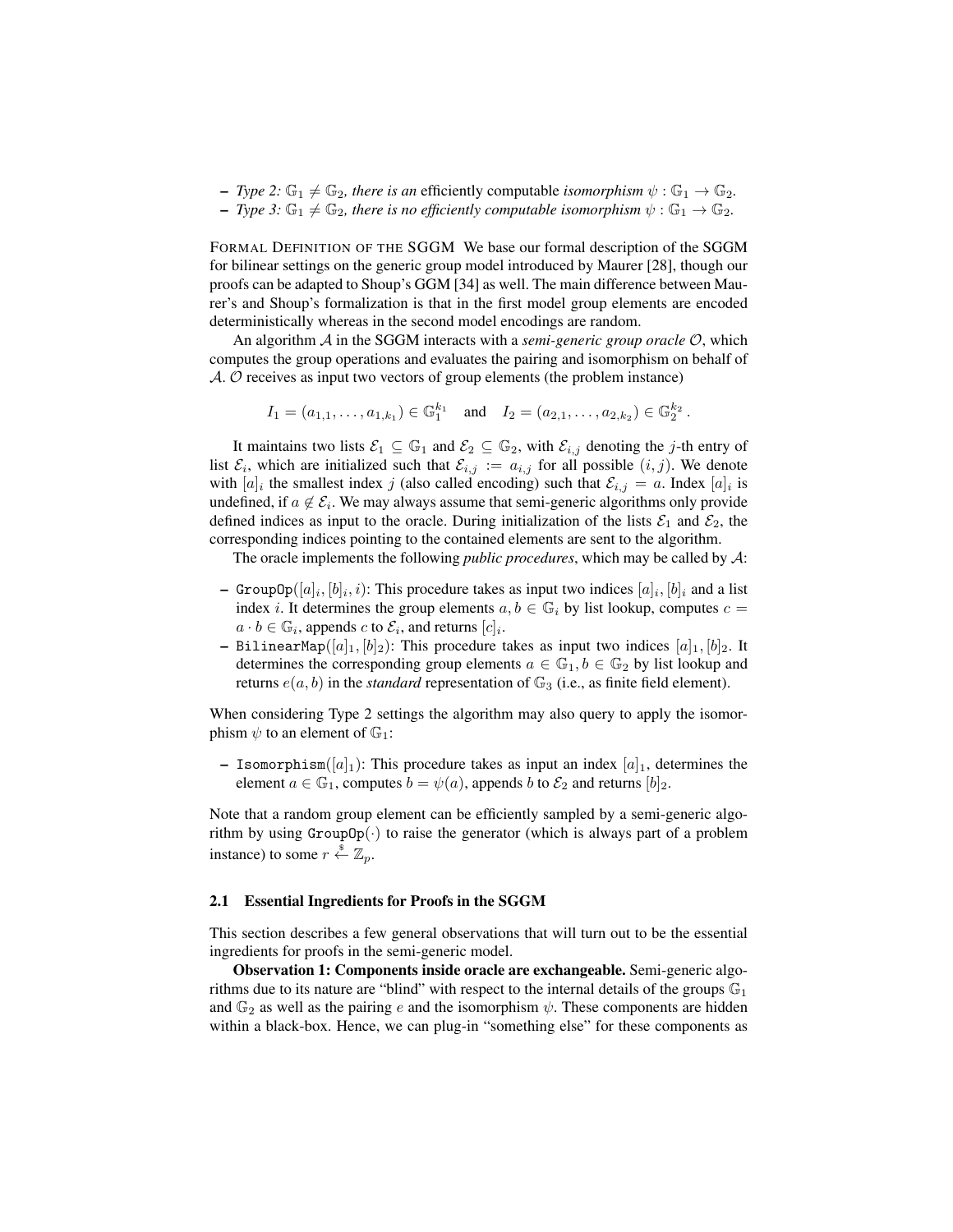long as these replacements behave like cyclic groups with a bilinear map and an isomorphism. We will utilize this observation in a novel way to map inputs given over  $\mathbb{G}_3$ back to  $\mathbb{G}_1$  and  $\mathbb{G}_2$  by setting  $\mathbb{G}_1 := \mathbb{G}_2 := \mathbb{G}_3$  internally and simulating a virtual bilinear map  $e : \mathbb{G}_3 \times \mathbb{G}_3 \to \mathbb{G}_3$  and isomorphism  $\psi : \mathbb{G}_3 \to \mathbb{G}_3$ .

Observation 2: Computed elements over  $\mathbb{G}_1$  and  $\mathbb{G}_2$  are linear polynomials in **initial inputs.** Let  $I_1 \in \mathbb{G}_1^m$  and  $I_2 \in \mathbb{G}_2^n$  be inputs given to the semi-generic oracle (as part of a problem instance). We have  $I_2 = I_1$  in the case of a Type 1 setting. In the following, we always assume that at least the generators  $g_1$  and  $g_2$  are given (as the first components of these input tuples). So we can write  $I_1 = (g_1, g_1^{x_2}, \ldots, g_1^{x_m})$  and  $I_2 = (g_2, g_2^{y_2}, \ldots, g_2^{y_n})$  for some *unknown*  $x_j, y_k \in \mathbb{Z}_p$  (no assumptions about their distribution are made here) and  $\psi(g_1) = g_2$  in the case of a Type 2 setting. Then we define the tuple  $I'_1 := I_1$  and the tuple  $I'_2 := I_2$  in the case of a Type 1 and Type 3 setting or  $I'_2 := (g_2, g_2^{x_2}, \ldots, g_2^{x_m}, g_2^{\hat{y}_2}, \ldots, g_2^{y_n})$  for a Type 2 setting. These tuples are called the *initial inputs* to semi-generic algorithms. Using this notation, we can describe the following observation: Over  $\mathbb{G}_1$  and  $\mathbb{G}_2$  a semi-generic algorithm can only perform the group law on the initial inputs. Thus, any element  $a \in \mathbb{G}_i$   $(i \in \{1,2\})$  computed by a semi-generic algorithm is a product of the elements in  $I_i'$ . Hence we can represent such an element as  $a = g_i^{P(x_2,...,x_m,y_2,...,y_n)}$  for some linear multivariate polynomial  $P = \alpha_1 + \sum_{j=2}^m \alpha_j X_j + \sum_{j=2}^n \beta_j Y_j$ , where the  $\beta_j$  are zero in the case  $i = 1$  or if we consider a Type 1 setting. It is important to observe that all coefficients of this polynomial are *known* to the oracle.

Observation 3: Pairing is simulatable knowing images of initial inputs. Let  $a \in$  $\mathbb{G}_1$  and  $b \in \mathbb{G}_2$  be two elements computed by a semi-generic algorithm. Then by using the above observation and setting  $x_1 := 1$  it is easy to see that

$$
e(a,b) = e(g_1^{\sum_{i=1}^m \alpha_i x_i}, g_2^{\sum_{j=1}^m \alpha'_j x_j + \sum_{k=2}^n \beta'_k y_k})
$$
  
= 
$$
\prod_{i=1}^m \prod_{j=1}^m e(g_1^{x_i}, g_2^{x_j})^{\alpha_i \alpha'_j} \cdot \prod_{i=1}^m \prod_{k=2}^n e(g_1^{x_i}, g_2^{y_k})^{\alpha_i \beta'_k}
$$

From this equation it follows that by *knowing the images of the initial inputs* under the pairing, one can *compute the output of* e *on arbitrary inputs* provided by a semi-generic algorithm without actually evaluating the pairing explicitly. In other words, an oracle equipped with a table containing  $e(a, b)$  for all combinations of a in  $I'_1$  and b in  $I'_2$ would be able to handle all BilinearMap queries.

## 3 Analysis of Selected Problems in the Semi-Generic Model

In this section we exemplarily analyze the hardness of the computational Co-DH and the decisional BDH problem. Certainly, the list of problems we are considering here is by no means complete. Our main purpose is to give concrete analyses of some important problems of bilinear cryptography, thereby illustrating the basic ideas and techniques underlying proofs in this model, before dealing with the more intricate case of general classes of problems in Section 4.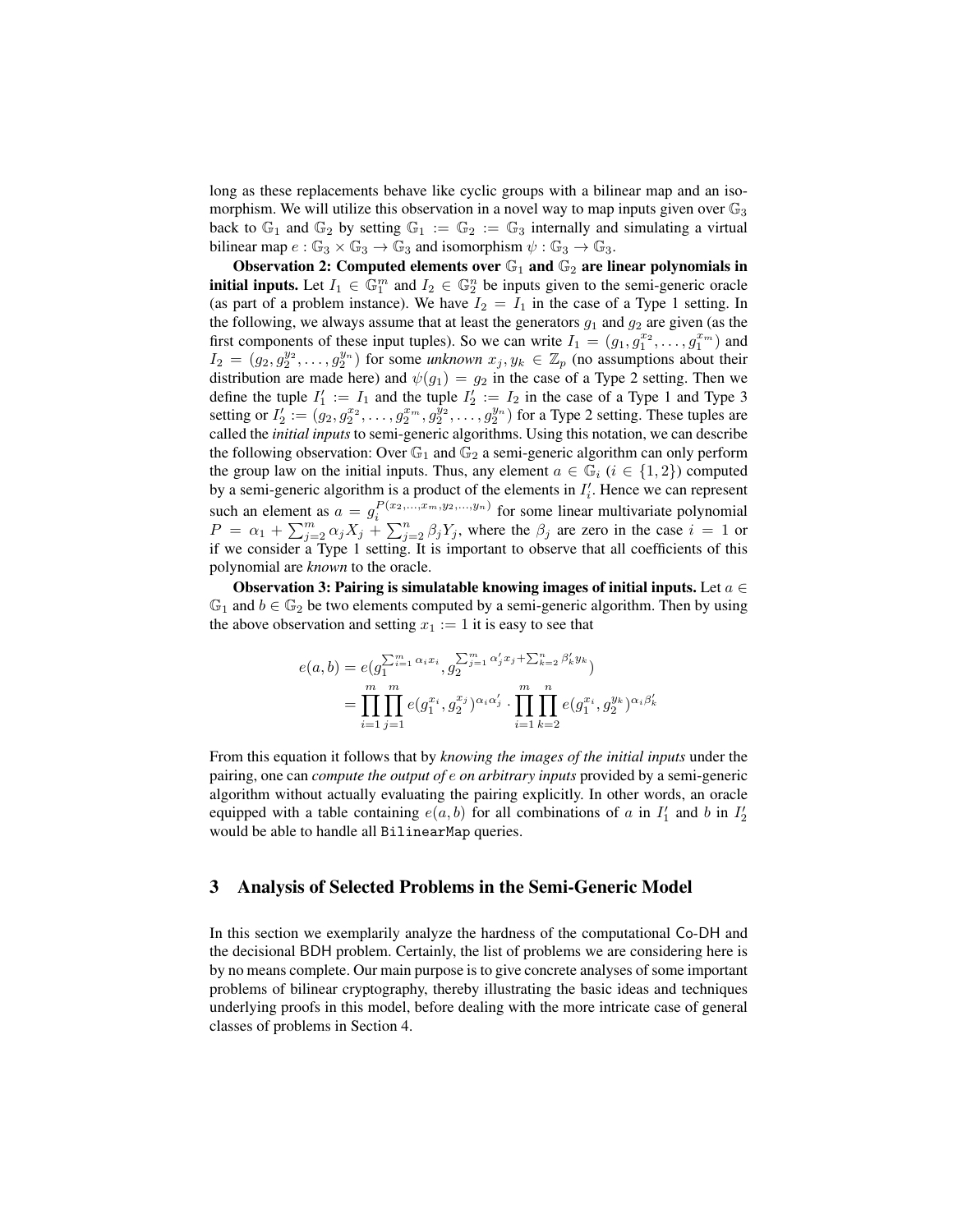#### 3.1 Reducing 2-DL to Co-DH

The Co-DH problem has been used in [9, 8] for the construction of short and aggregate signatures over bilinear groups. Over a Type 2 setting it can be defined as follows: Given  $(g_1, g_1^{x_0}, g_2, g_2^{x_1}, g_3)$ , where  $(x_0, x_1) \stackrel{\$}{\leftarrow} \mathbb{Z}_p^2$  are secret random choices, output  $g_2^{x_0 x_1}$ .

It is easy to see that in order to prove something about the hardness of Co-DH, we definitely need to make the assumption that the discrete logarithm problem over  $\mathbb{G}_3$  is intractable. But is this enough? Our answer is "not quite": We are going to relate the hardness of Co-DH to the 2-DL problem over  $\mathbb{G}_3$ , a slightly easier variant of DL. The q-DL problem can be defined as follows: Given  $(g_3, g_3^{x^1}, \ldots, g_3^{x^q})$ , where  $x \stackrel{\$}{\leftarrow} \mathbb{Z}_p$  is a secret random value, output x. The additional input  $g_3^{x^2}$  (in comparison to standard DL) is needed in order to be able to simulate the pairing when running the Co-DH algorithm.

Theorem 1. *Suppose there exists a semi-generic group algorithm* A *solving* Co*-*DH *over a Type 2 bilinear group setting in time* t *with success probability . Then there exists an algorithm B solving the* 2-DL *problem over*  $\mathbb{G}_3$  *in time*  $t' \approx t$  *with success probability*  $\epsilon' \geq \frac{1}{2}\epsilon$ .

*Proof.* Given an instance of the 2-DL problem,  $\beta$  sets up an instance of the Co-DH problem in the semi-generic model in a way that it can leverage a solution to Co-DH computed by  $\mathcal A$  to solve the 2-DL instance. In particular,  $\mathcal B$  will play the role of the semi-generic oracle. We exploit Observation 1 from Section 2.1 to setup such an useful instance: Since A is "blind" with respect to the internal details of  $\mathbb{G}_1$ ,  $\mathbb{G}_2$ , e, and  $\psi$ , we set  $\mathbb{G}_1 := \mathbb{G}_2 := \mathbb{G}_3$  and try to simulate a virtual bilinear map  $e : \mathbb{G}_3 \times \mathbb{G}_3 \to \mathbb{G}_3$ .

We are now ready to describe our reduction algorithm  $\beta$ .  $\beta$  takes as input an instance  $a_0 := g_3, a_1 := g_3^x, a_3 := g_3^{x^2}$  of the 2-DL problem over  $\mathbb{G}_3$ . Then it chooses  $i^* \stackrel{\$}{\leftarrow}$  $\{0,1\}$ ,  $x_{1-i^*} \stackrel{\$}{\leftarrow} \mathbb{Z}_p$  and sets  $a_2 := g_3^{x_{1-i^*}}$ . The wanted discrete logarithm x is now embedded as the implicit secret choice  $x_{i^*}$  in an instance of the Co-DH problem. More precisely,  $\beta$  sets up a problem instance and simulates the oracle  $\mathcal O$  as follows:

- The lists  $\mathcal{E}_1$  and  $\mathcal{E}_2$  are initialized with  $g_3$ ,  $g_3^{x_0}$  and  $g_3$ ,  $g_3^{x_1}$ , respectively, where  $g_3^{x_3*}$ is set to be  $a_1$ . The indices  $[g_3]_1, [g_3]_2, [g_3]_2, [g_3^{x_1}]_2$ , and  $g_3$  are sent out to A.
- GroupOp can be simulated since B knows how to perform the group law over  $\mathbb{G}_3$ .
- Isomorphism( $[a]_1$ ) can be simulated by looking up a in  $\mathcal{E}_1$ , appending it to  $\mathcal{E}_2$ , and then determining the index  $[a]_2$ .
- Using Observation 3 from Section 2.1, we can easily see that BilinearMap can be simulated: Let  $[b]_1$ ,  $[c]_2$  be the two indices given as input to the procedure by A. Then we can write

$$
e(b,c) = e(g_3^{\sum_{j=-1}^0 z_j x_j}, g_3^{\sum_{k=-1}^1 z'_k x_k}) = \prod_{j=-1}^0 \prod_{k=-1}^1 (g_3^{x_j x_k})^{z_j z'_k}
$$

where  $x_{-1} := 1$  and  $z_j$  and  $z'_k$  are known to B. Since B is given  $a_0, \ldots, a_3$  and knows  $i^*, x_{1-i^*}$ , it can compute the required elements  $g_3, g_3^{x_0}, g_3^{x_1}, g_3^{x_0^2}, g_3^{x_0x_1}$  to simulate the pairing:  $g_3 = a_0$ ,  $g_3^{x_{i^*}} = a_1$ ,  $g_3^{x_{1-i^*}} = a_2$ ,  $g_3^{x_0^2} = a_3$  if  $i^* = 0$  and  $g_3^{x_0^2} = a_2^{x_0}$  else,  $g_3^{x_0x_1} = a_1^{x_{1-i}*}$ .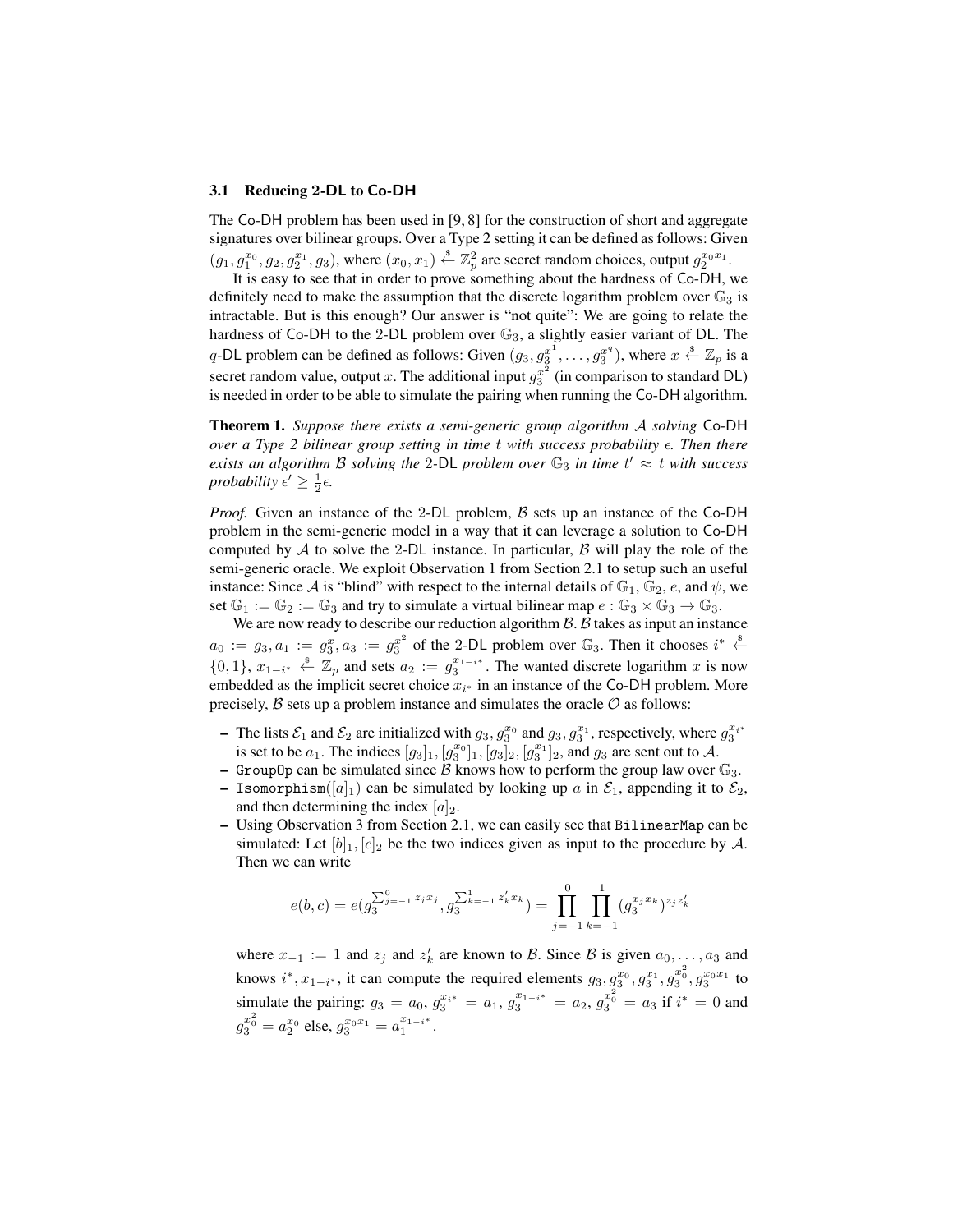Given some instance of Co-DH, algorithm  $A$  eventually outputs some valid index [c]<sub>2</sub>. The corresponding element  $c \in \mathbb{G}_2$  can be written as  $c = g_2^{P(x_0, x_1)}$  for some known polynomial  $P = z_0 + z_1X_0 + z_2X_1 \in \mathbb{Z}_p[X_0, X_1]$  (Observation 2, Section 2.1). So alternatively we can say that A wins if  $(P - X_0X_1)(x_0, x_1) \equiv 0 \text{ mod } p$ . This success event can be split up into the following disjoint events:

- Event  $S_1$ : The univariate polynomial  $(P X_0X_1)(x_0)$ , i.e., the polynomial  $P$   $X_0X_1$  where we only evaluate the variable  $X_0$  with  $x_0$ , is zero modulo p. Let the probability of this event be denoted by  $\alpha_1$ .
- Event  $S_2$ : The univariate polynomial  $(P X_0 X_1)(x_0)$  is not zero modulo p but  $(P - X_0X_1)(x_0, x_1)$  is. Let the probability of this event be denoted by  $\alpha_2$ .

Clearly, we have  $\epsilon = \alpha_1 + \alpha_2$ .

Let us consider the events  $S_1$  and  $S_2$  when B runs A for certain choices of  $i^*$ . Note that B knows the coefficients of P since it responded to  $A$ 's queries. With probability  $\frac{1}{2}\alpha_1$ , we have  $i^* = 0$  and  $S_1$ . This means  $z_0 + z_1x + z_2X_1 - xX_1 \equiv 0$ . But in this case  $z_2$  needs to be equal to x. So B wins by simply returning the known coefficient  $z_2$ . Furthermore, with probability  $\frac{1}{2}\alpha_2$ , we have  $i^* = 1$  and  $\mathcal{S}_2$ . Hence, the wanted DL is the root of the uni-variate non-zero polynomial  $z_0 + z_1x_0 + z_2X_1 - x_0X_1$  known to  $\beta$ . It can thus be determined as  $x \equiv (z_0 + z_1 x_0)(x_0 - z_2)^{-1} \mod p$ . It is easy to verify that the inverse  $(x_0 - z_2)^{-1}$  always exists.

To summarize, if i<sup>\*</sup> happens to be zero, B outputs  $z_2$ , otherwise it outputs  $(z_0 + z_1)$  $z_1x_0(x_0-z_2)^{-1}$ . In this way, its success probability is at least  $\frac{1}{2}\alpha_1 + \frac{1}{2}\alpha_2 = \frac{1}{2}\epsilon$ .  $\Box$ 

#### 3.2 Reducing SqDDH to BDDH

The bilinear decisional Diffie-Hellman problem (BDDH) is certainly among the most well-known problems over bilinear groups. It has originally been introduced in a seminal paper by Joux [23] and, e.g., further been used by Boneh and Franklin [7] to construct an identity based encryption scheme. Let us consider BDDH over a Type 1 setting where it can be defined as follows: Given  $(g_1, g_1^{x_1}, g_1^{x_2}, g_1^{x_3}, g_3^{r_b})$ , where  $(x_1, x_2, x_3) \stackrel{\$}{\leftarrow}$  $\mathbb{Z}_p^3$ ,  $b \stackrel{\$}{\leftarrow} \{0,1\}$ ,  $r_1 = x_1x_2x_3$ , and  $r_0 \stackrel{\$}{\leftarrow} \mathbb{Z}_p$  are secret choices, output *b*.

We relate the hardness of BDDH with respect to semi-generic algorithms to the hardness of the well-known decisional Diffie-Hellman (DDH) problem and the square decisional Diffie-Hellman (SqDDH) problem over  $\mathbb{G}_3$ . SqDDH is a potentially easier variant of DDH: Given  $(g_3, g_3^x, g_3^{r_b})$ , where  $x \stackrel{\$}{\leftarrow} \mathbb{Z}_p$ ,  $b \stackrel{\$}{\leftarrow} \{0, 1\}$ ,  $r_1 = x^2$ , and  $r_0 \stackrel{\$}{\leftarrow} \mathbb{Z}_p$ are secret choices, output b. Our result is formalized in Theorem 2. It is worth mentioning that in contrast to computational problems (like Co-DH) for decisional problems usually multiple reduction steps are required. In the proof we apply the idea of DDHsteps [12] to the bilinear setting and introduce the new concept of SqDDH-steps. Since the DDH assumption reduces to the SqDDH assumption [38] the hardness of BDDH can be formulated with respect to SqDDH only (Corollary 1).

Theorem 2. *Suppose there exists a semi-generic group algorithm* A *solving* BDDH *over a Type 1 setting in time t with advantage ε. Then there exists an algorithm*  $B_{SaDDH}$ *solving* SqDDH *over*  $\mathbb{G}_3$  *in time*  $t_{\mathsf{SqDDH}} \approx t$  *with advantage*  $\epsilon_{\mathsf{SqDDH}}$  *and an algorithm*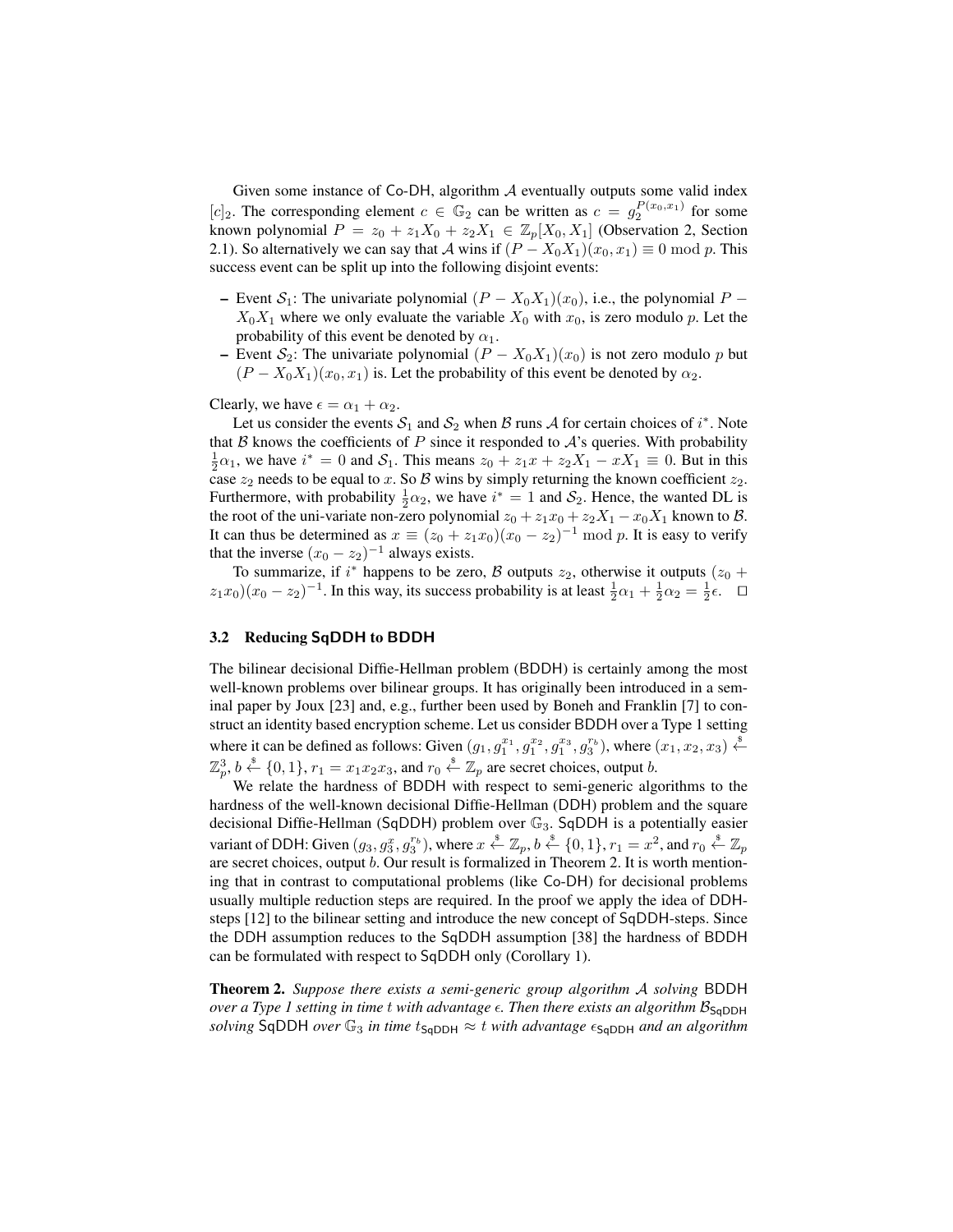|                          |                            |                                                                                               |                            |                        | Game                       |                              |                          |                        |                            |                        |  |
|--------------------------|----------------------------|-----------------------------------------------------------------------------------------------|----------------------------|------------------------|----------------------------|------------------------------|--------------------------|------------------------|----------------------------|------------------------|--|
|                          | $G_1$                      | $G_2$                                                                                         | $G_3$                      | $G_4$                  | $G_5$                      | $G_6$                        | $G_7$                    | $G_8$                  | $G_9$                      | $G_{10}$               |  |
| $g_3^{r_b}$              | $x_1x_2x_3$<br>$g_3^*$     | $x_1x_2x_3$<br>$g_3$                                                                          | $x_1 x_2 x_3$<br>$g_3$     | $x_1x_2x_3$<br>$g_3^-$ | $x_7x_3$<br>$g_3^-$        | $^{\mathbf{x}_{8}}$<br>$g_3$ | $g_3^{\,x_8}$            | $g_3^{\bar{x}_8}$      | $g_3^{x_8}$                | $g_3^{\,x_8}$          |  |
| $e(g_1, g_1)$            | 93                         | $g_3$                                                                                         | 93                         | 93                     | 93                         | 93                           | 93                       | $g_3$                  | 93                         | $g_3$                  |  |
| $e(g_1, g_1^{x_1})$      | $g_3^{\,x_1}$              | $g_3^{\,x_1}$                                                                                 | $g_3^{\,x_1}$              | $g_3^{\,x_1}$          | $g_3^{\,x_1}$              | $x_1$<br>$g_3$               | $g_3^{\,x_1}$            | $g_3^{\,x_1}$          | $g_3^{\,x_1}$              | $g_3^{\,x_1}$          |  |
| $e(g_1, g_1^{x_2})$      | $g_3^{\,x_2}$              | $g_3^{\bar{x}_2}$                                                                             | $g_3^{\,x_2}$              | $g_3^{\,x_2}$          | $g_3^{\,x_2}$              | $g_3^{\,x_2}$                | $g_3^{\,x_2}$            | $g_3^{\,x_2}$          | $g_3^{\,x_2}$              | $g_3^{\,x_2}$          |  |
| $e(g_1, g_1^{x_3})$      | $g_3^{\,x_3}$              | $g_3^{\,x_3}$                                                                                 | $g_3^{\,x_3}$              | $g_3^{\,x_3}$          | $g_3^{\,x_3}$              | $g_3^{\,x_3}$                | $g_3^{\,x_3}$            | $g_3^{\,x_3}$          | $g_3^{\,x_3}$              | $g_3^{\,x_3}$          |  |
| $e(g_1^{x_1},g_1^{x_1})$ | $g_3^{\boldsymbol{x}_1^2}$ | $g_3^{\mathbf{x}_4}$                                                                          | $g_3^{\,x_4}$              | $g_3^{\,x_4}$          | $g_3^{\,x_4}$              | $g_3^{\,x_4}$                | $g_3^{\,x_4}$            | $g_3^{\,x_4}$          | $g_3^{\,x_4}$              | $g_3^{\mathbf{x^2_1}}$ |  |
| $e(g_1^{x_2},g_1^{x_2})$ | $x_2^2$<br>$g_3$           | $g_3^{\boldsymbol{x}_2^2}$                                                                    | $g_3^{\mathbf{x}_5}$       | $g_3^{\,x_5}$          | $g_3^{\,x_5}$              | $g_3^{\,x_5}$                | $g_3^{\,x_5}$            | $g_3^{\,x_5}$          | $g_3^{\mathbf{x^2_2}}$     | $g_3^{x_2^2}$          |  |
| $e(g_1^{x_3},g_1^{x_3})$ | $g_3^{\boldsymbol{x}^2_3}$ | $g_3^{\boldsymbol{x}_3^2}$                                                                    | $g_3^{\boldsymbol{x}^2_3}$ | $g_3^{\mathbf{x}_6}$   | $g_3^{\hspace{0.5pt} x_6}$ | $g_3^{x_6}$                  | $g_3^{\boldsymbol{x}_6}$ | $g_3^{\mathbf{x^2_3}}$ | $g_3^{\boldsymbol{x}^2_3}$ | $g_3^{x_3^2}$          |  |
| $e(g_1^{x_1},g_1^{x_2})$ | $g_3^{\,x_1\,x_2}$         | $g_3^{\,x_1\,x_2}$                                                                            | $g_3^{\,x_1\,x_2}$         | $g_3^{\,x_1\,x_2}$     | $g_3^{\mathbf{x_7}}$       | $g_3^{\,x_7}$                | $g_3^{\mathbf{x_1x_2}}$  | $g_3^{\,x_1\,x_2}$     | $g_3^{\,x_1\,x_2}$         | $g_3^{\,x_1\,x_2}$     |  |
| $e(g_1^{x_1},g_1^{x_3})$ | $g_3^{\,x_1\,x_3}$         | $g_3^{\,x_1\,x_3}$                                                                            | $g_3^{\,x_1\,x_3}$         | $g_3^{\,x_1\,x_3}$     | $g_3^{\,x_1\,x_3}$         | $x_1\,x_3$<br>$g_3$          | $x_1x_3$<br>$g_3^-$      | $g_3^{\,x_1\,x_3}$     | $g_3^{\,x_1\,x_3}$         | $g_3^{\,x_1\,x_3}$     |  |
| $e(g_1^{x_2},g_1^{x_3}$  | $x_2x_3$<br>$g_3$          | $g_3^{\,x_2\,x_3}$                                                                            | $x_2x_3$<br>$g_3$          | $x_2x_3$<br>$g_3$      | $x_2x_3$<br>$g_3$          | $x_2x_3$<br>$g_3$            | $x_2x_3$<br>$g_3$        | $x_2x_3$<br>$g_3$      | $x_2x_3$<br>$g_3$          | $x_2x_3$<br>$g_3$      |  |
|                          |                            | DDH SqDDH SqDDH SqDDH<br>SqDDH<br>SqDDH<br>SqDDH<br><b>DDH</b><br><b>DDH</b><br>Justification |                            |                        |                            |                              |                          |                        |                            |                        |  |

Table 1. Transforming a semi-generic oracle for real BDDH into one for random BDDH using SqDDH and DDH steps.

 $B_{\text{DDH}}$  *solving* DDH *over*  $\mathbb{G}_3$  *in time*  $t_{\text{DDH}} \approx t$  *with advantage*  $\epsilon_{\text{DDH}}$  *such that*  $\epsilon \leq$  $3\epsilon_{\rm DDH} + 6\epsilon_{\rm SaDDH}$ .

**Corollary 1.** If SqDDH is  $(\epsilon, t)$ -hard over  $\mathbb{G}_3$ , then BDDH is  $(9\epsilon, t)$ -hard for semi*generic algorithms.*

*Proof (Theorem 2).* In the following we show that a for a semi-generic algorithm a "real" BDDH tuple  $(g_1, g_1^{x_1}, g_1^{x_2}, g_1^{x_3}, g_3^{r_1} = g_3^{x_1x_2x_3})$  is computationally indistinguishable from a "random" tuple  $(g_1, g_1^{x_1}, g_1^{x_2}, g_1^{x_3}, g_3^{r_0})$ , unless SqDDH or DDH are easy over G3. We do this by considering a series of games played between a semi-generic algorithm  $A$  and an oracle  $O$ . We start with  $A$  given oracle access to a real BDDH tuple. We then gradually transform this tuple as well as the output of the oracle until we end up with a random tuple. One can show that if  $A$  can distinguish two consecutive games  $G_{i-1}$  and  $G_i$  then it can be used to build an algorithm solving SqDDH or DDH.

The games are described by Table 3.2. Each of the columns labeled with  $G_i$  specifies the (direct) input over  $\mathbb{G}_3$  (see Row 1) or the output of BillinearMap in game  $G_i$  for all possible inputs over  $\mathbb{G}_1$ . Bold-printed parts of a value highlight the actual changes in comparison to the previous game. The entry in the last row of a column  $G_i$  indicates which assumption (SqDDH or DDH) justifies the indistinguishability of the Games  $G_{i-1}$  and  $G_i$ . If a new  $x_j$  ( $j > 3$ ) appears in a column, this means that this value has been added to the corresponding game and the oracle chooses  $x_i$  uniformly from  $\mathbb{Z}_p$ .

As one can see from the table, by means of the Games  $G_2$  to  $G_4$  we remove all squares  $x_i^2$  (1  $\leq i \leq 3$ ) from the output of the pairing oracle. We do this simply by replacing each square with a new value  $x_j$  ( $4 \leq j \leq 6$ ). These transformations are called (bilinear) SqDDH steps and are prerequisites for the subsequent DDH steps performed in Games  $G_5$  to  $G_6$ . During these DDH steps we selectively remove all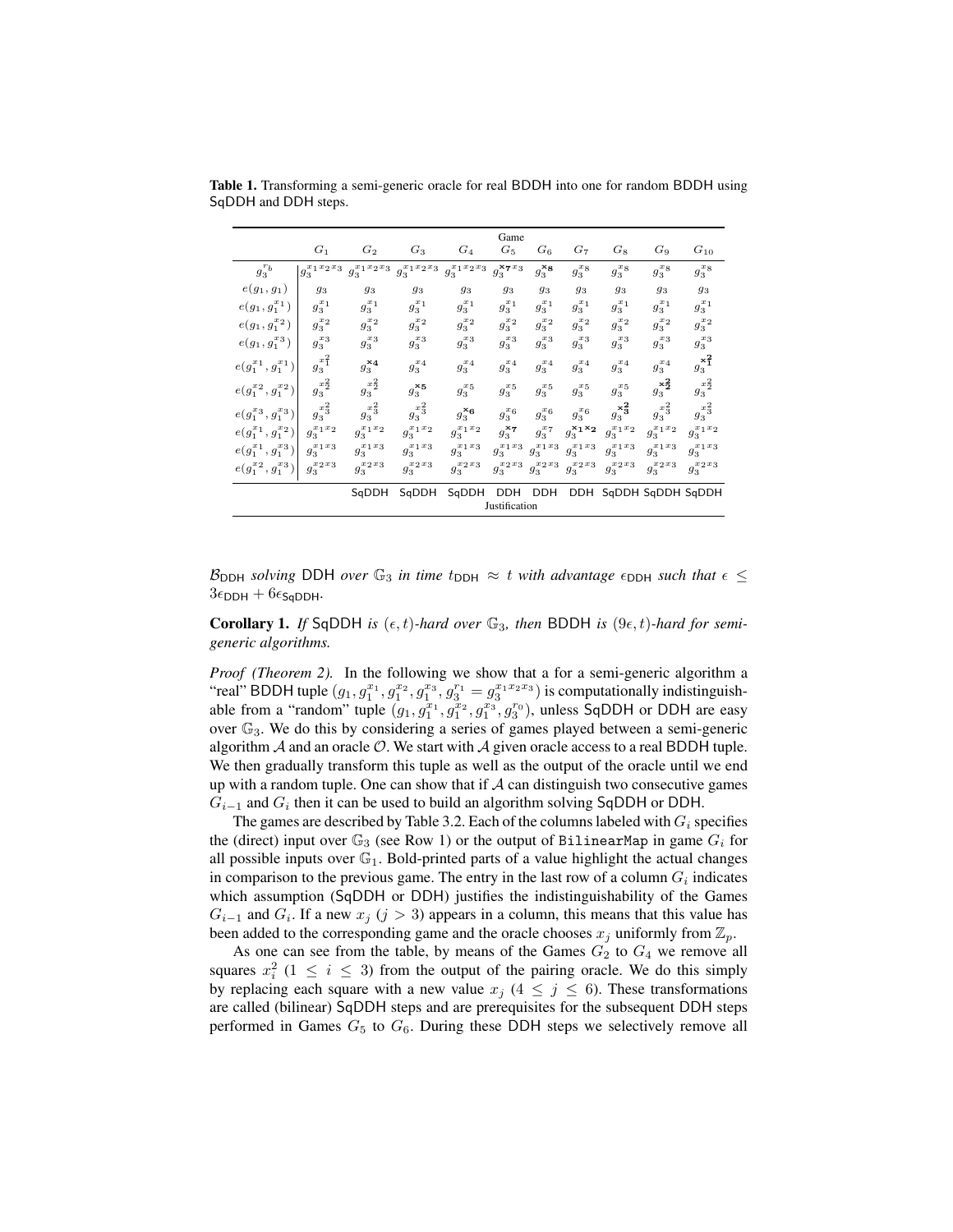products  $x_i x_j$  that involve variables being part of the challenge. Again, this is done by replacing the products by fresh uniformly chosen values  $x_j$  ( $j \in \{7, 8\}$ ). In Game  $G_6$ the challenge  $g_3^{r_b} = g_3^{x_8}$  is finally independent of the input since  $x_8$  does not appear anywhere else. After that, in Games  $G_7$  to  $G_{10}$  we reverse the changes we did to the input and BilinearMap during  $G_2$  to  $G_6$  in reverse order. More, precisely in  $G_{6+i}$  we reverse the changes we did in  $G_{6-i}$  for  $1 \leq j \leq 4$ . Finally, in  $G_{10}$  we have reversed all changes (except for the one in  $G_6$ ). This last game corresponds to the situation where  $A$  is given oracle access to a random BDDH tuple. If all intermediate games have been computationally indistinguishable (under the SqDDH and DDH assumption) then certainly also a real BDDH tuple is computationally indistinguishable from a random tuple, with respect to semi-generic algorithms.

For the sake of clarity, let us consider the transition from  $G_1$  to  $G_2$  (SqDDH Step) and  $G_4$  to  $G_5$  (DDH Step) in some more detail and quantify the involved reductions. The oracle  $\mathcal{O}_{G_1}$  in Game  $G_1$  corresponds to the original semi-generic oracle for BDDH providing access to a real BDDH tuple. The oracle in  $\mathcal{O}_{G_2}$  in  $G_2$  is equal to  $\mathcal{O}_{G_1}$  except for the following changes:  $\mathcal{O}_{G_2}$  additionally chooses  $x_4 \stackrel{s}{\leftarrow} \mathbb{Z}_p$  and uses a slightly modified table for computing pairing outputs as specified in Table 3.2. Let us assume A distinguishes the two games in time  $t$  with advantage

$$
\epsilon_1 = \mathsf{Adv}_{\mathcal{A}}^{G_1, G_2} = \left| \Pr[1 \leftarrow \mathcal{A}^{\mathcal{O}_{G_1}}] - \Pr[1 \leftarrow \mathcal{A}^{\mathcal{O}_{G_2}}] \right| \, .
$$

Then from  $A$  we can build an algorithm  $B$  for SqDDH. Again, we make use of the observation that semi-generic algorithms are blind with respect to  $\mathbb{G}_1$  and  $e$  and set  $\mathbb{G}_1 := \mathbb{G}_3$  and  $e : \mathbb{G}_3 \times \mathbb{G}_3 \to \mathbb{G}_3$ . Now let an instance

$$
g_3, g_3^{x_1}, g_3^{r'_{b'}} = \begin{cases} g_3^{x_1^2}, & b'=1\\ g_3^{x_4}, & b'=0 \end{cases}
$$

of the SqDDH problem over  $\mathbb{G}_3$  be given. B chooses  $x_2, x_3 \stackrel{\hspace{0.1em}\mathsf{\scriptscriptstyle\$}}{\leftarrow} \mathbb{Z}_p$ . Then it simulates  $\mathcal{O}_{G_1}$  and  $\mathcal{O}_{G_2}$  as follows (we indicate below how group elements are computed though  $x_1, x_1^2, x_4$ , and b' are unknown to  $\mathcal{B}$ ):

- The list  $\mathcal{E}_1$  is initialized with  $g_3, g_3^{x_1}, g_3^{x_2}, g_3^{x_3}$ . Over  $\mathbb{G}_3$  A is given  $g_3, (g_3^{x_1})^{x_2x_3}$ .
- For simulating BilinearMap, we use the fact that we only need to know the pairing output for all possible initial inputs. These elements can be computed as described by the following table:

$$
\begin{array}{c|ccccccccc} a & g_3 & g_3 & g_3 & g_3^x & g_3^{x_1} & g_3^{x_2} & g_3^{x_3} & g_3^{x_1} & g_3^{x_1} & g_3^{x_2} \\ \hline b & g_3 & g_3^{x_1} & g_3^{x_2} & g_3^{x_3} & g_3^{x_1} & g_3^{x_2} & g_3^{x_3} & g_3^{x_3} & g_3^{x_3} \\ \hline e(a,b) & g_3 & g_3^{x_1} & g_3^{x_2} & g_3^{x_3} & g_3^{x_3}' & g_3^{x_2} & g_3^{x_3} & (g_3^{x_1})^{x_2} & (g_3^{x_1})^{x_3} & g_3^{x_2 x_3} \end{array}
$$

It is easy to see that if  $b' = 1$ , algorithm  $\beta$  exactly simulates  $\mathcal{O}_{G_1}$  and  $\mathcal{O}_{G_2}$  otherwise. Thus, by simply forwarding the output of  $A$ ,  $B$  solves the SqDDH problem instance with the same advantage  $\epsilon_1$ .

Let us now consider the transition from  $G_4$  to  $G_5$ . The oracle  $\mathcal{O}_{G_5}$  in  $G_5$  coincides with  $\mathcal{O}_{G_4}$  except for the following changes:  $\mathcal{O}_{G_5}$  additionally chooses  $x_7 \overset{\hspace{0.1em}\mathsf{\scriptscriptstyle\$}}{\leftarrow} \mathbb{Z}_p$  and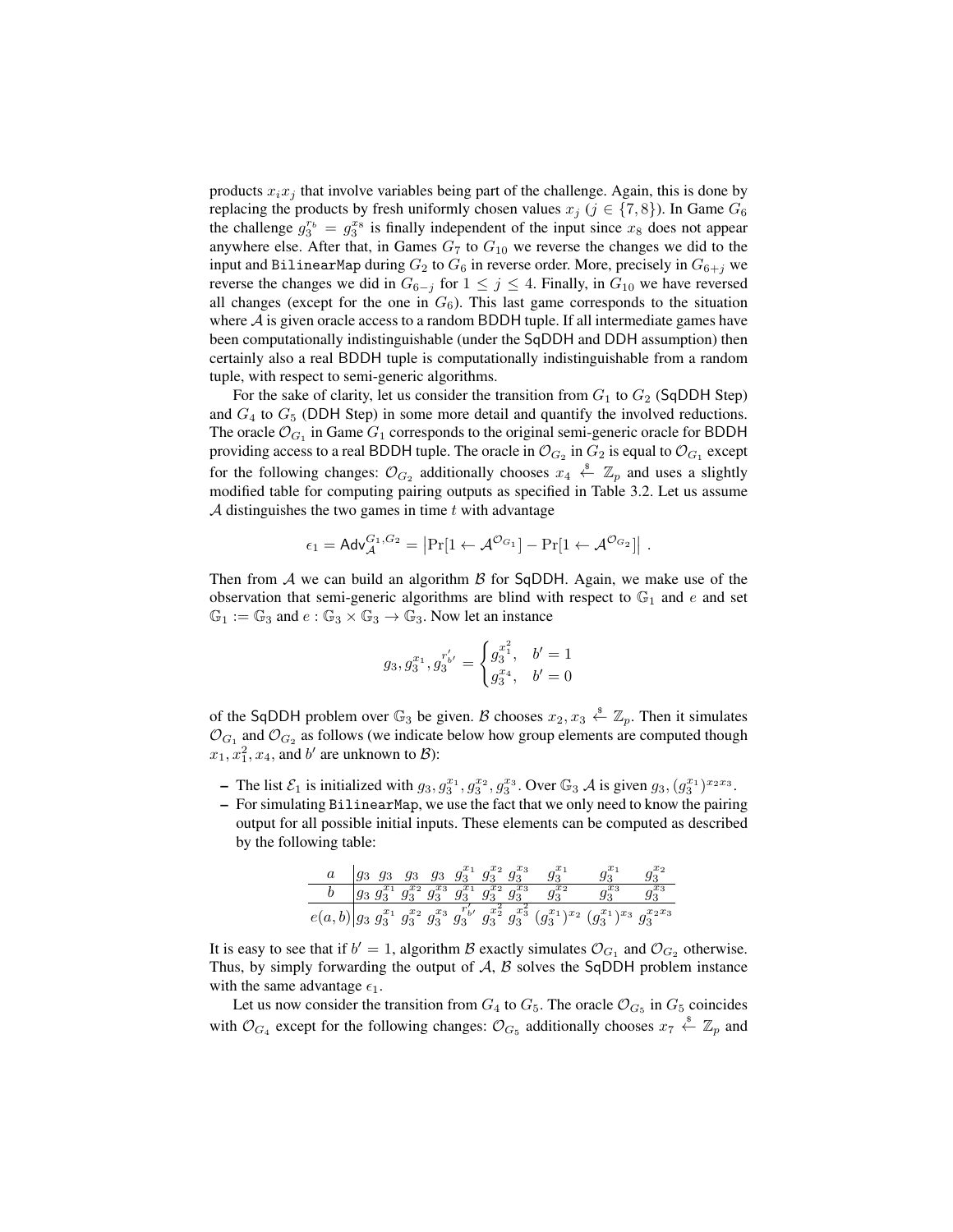uses a modified table for computing pairing outputs as specified in Table 3.2. Assume A distinguishes the two games in time t with advantage  $\epsilon_4 = \text{Adv}_{\mathcal{A}}^{G_4, G_5}$ . Then we can use  $A$  to build an algorithm  $B$  for DDH. Given an instance

$$
g_3, g_3^{x_1}, g_3^{x_2}, g_3^{r'_{b'}} = \begin{cases} g_3^{x_1 x_2}, & b' = 1\\ g_3^{x_7}, & b' = 0 \end{cases}
$$

of DDH over  $\mathbb{G}_3$ ,  $\mathcal{B}$  chooses  $x_3, x_4, x_5, x_6 \stackrel{\hspace{0.1em}\mathsf{\scriptscriptstyle\$}}{\leftarrow} \mathbb{Z}_p$  and simulates  $\mathcal{O}_{G_5}$  and  $\mathcal{O}_{G_6}$ :

- The list  $\mathcal{E}_1$  is initialized with  $g_3, g_3^{x_1}, g_3^{x_2}, g_3^{x_3}$ . Over  $\mathbb{G}_3$  A is given  $g_3, (g_3^{r'_b})^{x_3}$ .
- For simulating BilinearMap we use the following table of pairing outputs:

|  |  |  |  | $\begin{array}{ccccccccc}\ng_3 & g_3 & g_3 & g_3 & g_3^{x_1} & g_3^{x_2} & g_3^{x_3} & g_3^{x_1}\n\end{array}$ |                                                                                                                                                  |
|--|--|--|--|----------------------------------------------------------------------------------------------------------------|--------------------------------------------------------------------------------------------------------------------------------------------------|
|  |  |  |  | $ g_3 \> g_3^{x_1} \> g_3^{x_2} \> g_3^{x_3} \> \overline{g_3^{x_1}} \> g_3^{x_2} \> g_3^{x_3} \> g_3^{x_2}$   |                                                                                                                                                  |
|  |  |  |  |                                                                                                                | $e(a,b)\big  g_3 \ g_3^{x_1} \ g_3^{x_2} \ g_3^{x_3} \ g_3^{x_4} \ g_3^{x_5} \ g_3^{x_6} \ g_3^{r_{b'}} \ (g_3^{x_1})^{x_3} \ (g_3^{x_2})^{x_3}$ |

If  $b' = 1$ , B behaves like  $\mathcal{O}_{G_4}$  whereas it behaves like  $\mathcal{O}_{G_5}$  if  $b' = 0$ . By simply forwarding the output of A, B solves the DDH problem instance with advantage  $\epsilon_4$ .

The bound on  $\epsilon$  follows now from  $\epsilon \leq \sum_{i=1}^{9} \epsilon_i$ , where  $\epsilon_i = \mathsf{Adv}_{\mathcal{A}}^{G_i, G_{i+1}}$ , and setting  $\epsilon_{\text{SqDDH}} = \max_{i \in \{1,2,3,7,8,9\}} (\epsilon_i), \epsilon_{\text{DDH}} = \max_{i \in \{4,5,6\}} (\epsilon_i).$ 

### 4 Analysis of General Problem Classes

Analyzing general problem classes instead of individual problems is important for at least two reasons: First, it improves our understanding of the properties that need to be satisfied by a problem to be intractable with respect to semi-generic algorithms. Second, master theorems for these classes alleviate the burden of analyzing future problems.

Generalized Pairing-Based Problems. Let a Type 1, 2, or 3 setting according to Definition 1 be given. Furthermore, let  $\ell \in \mathbb{N}, d \in \{1, 2, 3\}$  be positive integers,  $\mathbf{I}_1, \mathbf{I}_2, \mathbf{I}_3 \subset \mathbb{Z}_p[X_1, \ldots, X_\ell]$  be finite sets of (publicly known) polynomials (called *input polynomials*) and  $Q \in \mathbb{Z}_p[X_1, \ldots, X_\ell]$  be a single (publicly known) polynomial (called *challenge polynomial*). Then we define a  $(I_1, I_2, I_3, Q)$ -BDH<sub>G<sub>d</sub></sub> problem as: Given

$$
((g_1^{R(\mathbf{x})})_{R\in\mathbf{I_1}}, (g_2^{R(\mathbf{x})})_{R\in\mathbf{I_2}}, (g_3^{R(\mathbf{x})})_{R\in\mathbf{I_3}}),
$$

where  $\mathbf{x} \stackrel{\hspace{0.1em}\mathsf{\scriptscriptstyle\$}}{\leftarrow} \mathbb{Z}_p^\ell$  are secret random values, output  $g_d^{Q(\mathbf{x})}$  $\mathcal{Q}(\mathbf{x})$ . A decisional variant of such problems can be defined analogously. In the following we always assume that the polynomial 1 is contained in each  $I_i$  which corresponds to the natural assumption that for each group a generator is given.

Informally speaking, a  $(\mathbf{I}_1, \mathbf{I}_2, \mathbf{I}_3, Q)$ -BDH $_{\mathbb{G}_d}$  problem is *non-trivial* if there is no way to compute Q using only the input polynomials and the operations on them which are implicitly given by the underlying bilinear setting. Let us restrict here to consider the case  $d \in \{1, 2\}$ . Let  $I_1 = \{R_1, \ldots, R_t\}$  and  $I_2 = \{S_1, \ldots, S_{t'}\}$ . Then using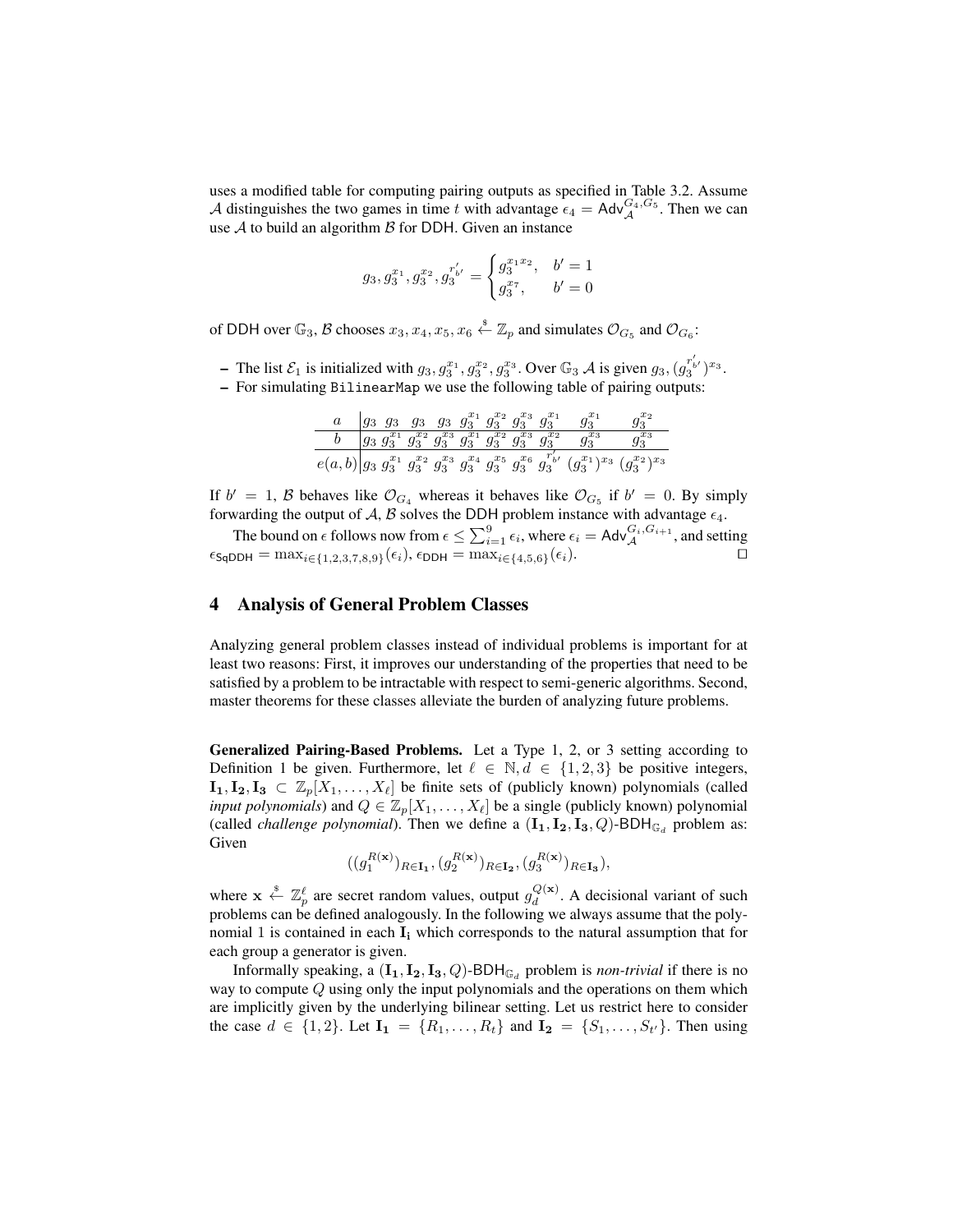Observation 2 (Section 2.1), one can see that the output  $[c]_d$  of a semi-generic algorithm for the considered problem can be written as  $g_d^{P(x)}$  $\frac{P(\mathbf{x})}{d}$  for some P of the form

$$
P = \begin{cases} \sum_{j=1}^{t} z_j R_j, & d = 1\\ \sum_{j=1}^{t'} z'_j S_j, & d = 2 \text{ and Type 3 setting} \\ \sum_{j=1}^{t} z_j R_j + \sum_{j=1}^{t'} z'_j S_j, & d = 2 \text{ and Type 2 setting} \end{cases}
$$
(1)

We call a  $(I_1, I_2, I_3, Q)$ -BDH $_{\mathbb{G}_d}$  non-trivial if there is no P of the above form such that  $g_d^{P(\mathbf{x})} = g_d^{Q(\mathbf{x})}$  $\frac{Q(\mathbf{x})}{d}$  *for all*  $\mathbf{x} \in \mathbb{Z}_p^{\ell}$ , i.e., if  $P \neq Q \in \mathbb{Z}_p[X_1, \ldots, X_{\ell}]$ . More formal and general definitions can be found in the full version of this paper [20].

Reductions for Generalized Problems. Theorem 3 extends the reduction we have seen for Co-DH in Section 3.1 to the more general class of  $(\mathbf{I_1}, \mathbf{I_2}, \mathbf{I_3}, Q)$ -BDH $_{\mathbb{G}_d}$  problems. The crucial difference and novelty lies in the technique for extracting the wanted discrete logarithm given the output of the semi-generic algorithm.

**Theorem 3.** Let  $d \in \{1,2\}$  and  $(\mathbf{I_1}, \mathbf{I_2}, \mathbf{I_3}, Q)$ -BDH $_{\mathbb{G}_d}$  be a non-trivial problem with *challenge and input polynomials in*  $\mathbb{Z}_p[X_1, \ldots, X_\ell]$ *. Let*  $k = \max_i(\deg_{X_i}(\mathbf{I_1} \cup \mathbf{I_2} \cup$  $(I_3)$ )*. Suppose there is a semi-generic algorithm A solving*  $(I_1, I_2, I_3, Q)$ -BDH $_{\mathbb{G}_d}$  in *time* t *with success probability . Then there is an algorithm* B *solving* 2k*-*DL *in* G<sup>3</sup> *in time*  $t' \approx t + \tilde{O}(k' \log p)$ *, where*  $k' = \max(k, \deg(Q))$ *, with probability*  $\epsilon' \geq \frac{\epsilon}{\ell}$ *.* 

*Proof.* Let  $k_1 = 2k$ . B takes as input a  $k_1$ -DL challenge  $a_0 = g_3, a_1 = g_3^{x^1}, \dots, a_{k_1} =$  $g_3^{x^{k_1}}$ . It then chooses  $i^* \stackrel{\$}{\leftarrow} \{1, \ldots, \ell\}$  and  $x_1, \ldots, x_{i^*-1}, x_{i^*+1}, \ldots, x_{\ell} \stackrel{\$}{\leftarrow} \mathbb{Z}_p$ . The unknown x is treated as the secret choice  $x_{i^*}$  in the context of a  $(\mathbf{I_1}, \mathbf{I_2}, \mathbf{I_3}, Q)$ -BDH $_{\mathbb{G}_d}$ instance. We only sketch important points in the simulation of the semi-generic oracle: Each internal list  $\mathcal{E}_j$  is initialized with the elements  $(g_3^{P(\textbf{x})})_{P \in \textbf{I}_j}$  where for a polynomial  $P = \sum_{e=(e_1,...,e_\ell) \in E} b_e X_1^{e_1} \cdots X_\ell^{e_\ell}, E \subset \mathbb{Z}_p^\ell$ , the element  $g_3^{P(\mathbf{x})}$  can be computed as  $g_3^{P(x)} = \prod_e \det_{e_{i*}}^{b_e} \prod_{s \neq i^*} x_s^{e_s}$  using the given instance of the  $k_1$ -DL problem. This is possible because the degree in  $X_{i^*}$  of the polynomials in each set  $\mathbf{I}_j$  is upper bounded by  $k_1$ . Similarly, the table for simulating BilinearMap can be created since for each entry  $g_3^{P(x)}$  in this table, P is again of degree at most  $k_1$  in  $X_{i^*}$ .

Given an  $(\mathbf{I_1}, \mathbf{I_2}, \mathbf{I_3}, Q)$ -BDH $_{\mathbb{G}_d}$  instance, A eventually outputs an index  $[c]_d$ . Then c can be written as  $g_3^{P(x)}$  for some known polynomial P as described in Equation 1. Thus, A wins if  $Q(x) \equiv P(x) \bmod p$ . Since  $Z := Q - P$  is not zero modulo p (the problem is non-trivial) this success event can be split into disjoint events  $S_1, \ldots, S_\ell$ , where  $S_j$  is defined as:

$$
Z(X_1 = x_1, ..., X_{j-1} = x_{j-1}) \neq 0
$$
 and  $Z(X_1 = x_1, ..., X_j = x_j) \equiv 0$  (2)

Denoting the probability of event  $S_i$  by  $\alpha_i$  we obtain  $\epsilon = \alpha_1 + \cdots + \alpha_\ell$ .

Now assume that event  $S_{i^*}$  occurs, which happens with probability  $\epsilon/\ell$ . Consider the polynomial  $Z_{i^*} = Z(X_1 = x_1, \ldots, X_{i^*-1} = x_{i^*-1}) \bmod p \in \mathbb{Z}_p[X_{i^*}, \ldots, X_\ell].$ This polynomial is of the form  $Z_{i^*} = \sum_{e=(e_{i^*},...,e_{\ell})\in E} b_e X_{i^*}^{e_{i^*}} \cdots X_{\ell}^{e_{\ell}}$ , for some  $E \subset$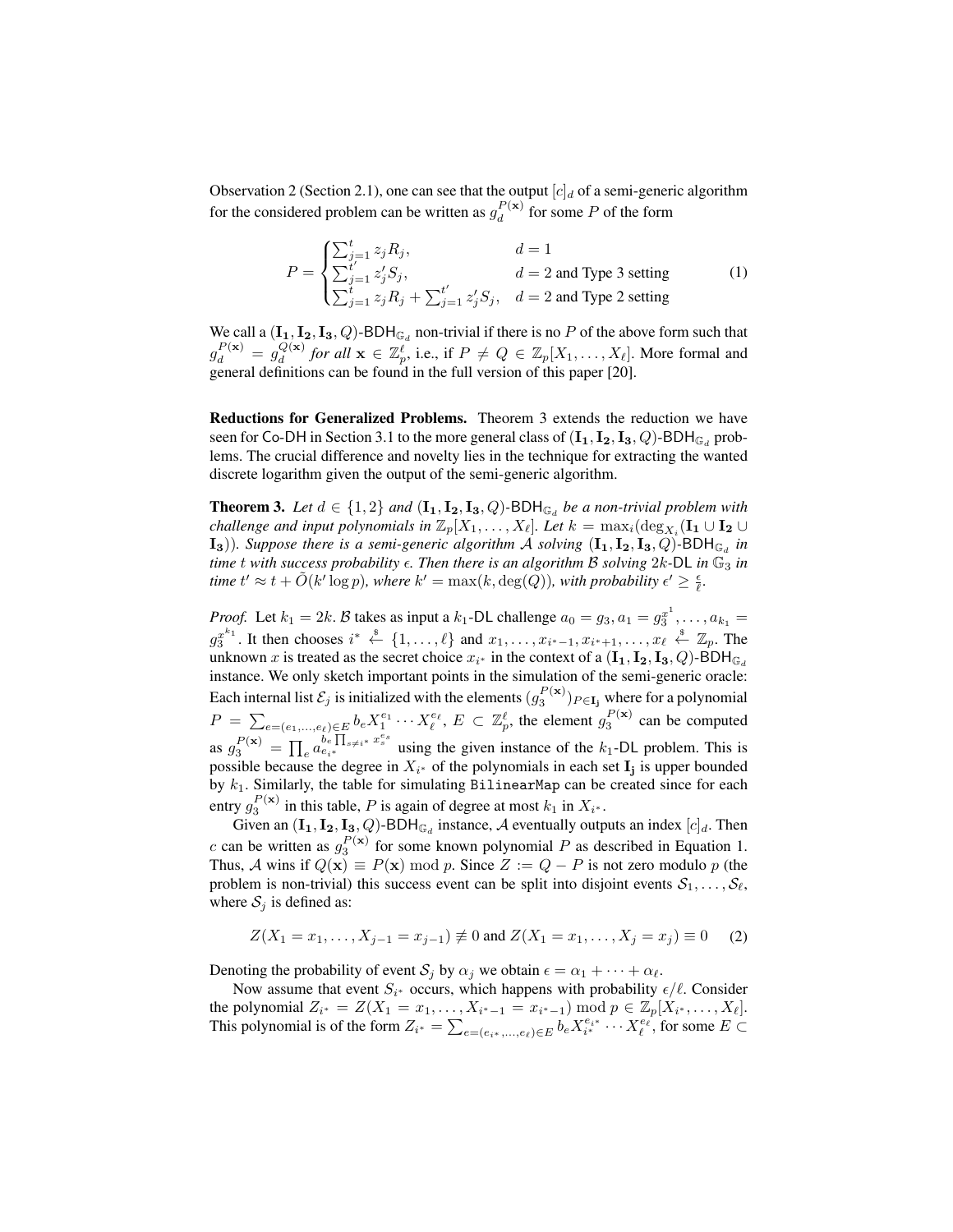$\mathbb{Z}_p^{\ell-i^*+1}$ , where in at least one monomial the variable  $X_{i^*}$  appears with a non-zero exponent  $e_{i^*}$ . Let  $M = b'_e X_{i^*}^{e'_{i^*}} \cdots X_{\ell}^{e'_{\ell}}$  be one of these monomials. Then consider the polynomial  $Z'_{i^*}$  we obtain by summing up all monomials of  $Z_{i^*}$  containing the submonomial  $X_{i^*+1}^{e'_{i^*+1}} \cdots X_{\ell}^{e'_{\ell}}$ :

$$
Z'_{i^*} = \sum_{\substack{e = (e_{i^*}, \ldots, e_\ell) \in E \\ e_{i^*+1} = e'_{i^*+1}, \ldots, e_\ell = e'_\ell}} b_e X_{i^*}^{e_{i^*}} X_{i^*}^{e'_{i^*}} \cdots X_{\ell}^{e'_{\ell}}
$$

Clearly, we have  $Z'_{i^*} \not\equiv 0 \mod p$  and since  $Z_{i^*}(X_{i^*} = x_{i^*}) \equiv 0 \mod p$  it also holds that  $Z'_{i^*}(X_{i^*}=x_{i^*})\equiv 0 \bmod p$ . Hence,  $x_{i^*}=x$  is a root of the non-zero uni-variate polynomial

$$
Z''_{i^*} = \sum_{\substack{e = (e_{i^*}, \ldots, e_{\ell}) \in E \\ e_{i^*+1} = e'_{i^*+1}, \ldots, e_{\ell} = e'_{\ell}}} b_e X_{i^*}^{e_{i^*}}
$$

Note that Algorithm  $\beta$  can easily construct the polynomial  $Z_{i*}''$  by picking an *arbitrary* monomial from  $Z_{i^*}$  for which  $X_{i^*}$  appears with non-zero exponent. The coefficients  $b_e$  can also be easily computed since the coefficients of Z are known and  $x_1, \ldots, x_{i^*-1}$  have been chosen by  $\mathcal{B}$ . So by applying an efficient standard algorithm for computing roots of polynomials over  $\mathbb{Z}_p$ , such as [36, Algorithm 14.15],  $\beta$  can find the wanted DL  $x_{i^*} = x$  by computing all roots of the polynomial  $Z''_{i^*}$ . These at most  $k' = \max(k, \deg(Q))$  different roots can be computed in time  $\tilde{O}(k' \log p)$  [36, Corollary 14.16]. Whether a root x' equals x can be tested by verifying  $g^{x'} \stackrel{?}{=} a_1$ .

We have also been able to find a reduction for a general class of decisional problems which is efficient for virtually all problems of this class considered in practice. Essentially, our reduction from the SqDDH problem over  $\mathbb{G}_3$  works for all  $(I_1, I_2, I_3, Q)$ -BDDH<sub>G3</sub> problems where variables in  $I_1 \cup I_2$  and  $I_3 \cup \{Q\}$  appear with at most linear and quadratic exponents, respectively. Our approach for this general reduction differs from the one for BDDH we have seen in Section 3.2 in the following way: The BDDH reduction is direct in the sense that *all reduction steps take place directly in the semigeneric model*. As an alternative, one could also first "project" BDDH to the group  $\mathbb{G}_3$ by finding an "appropriate" problem which reduces *in a single step* to BDDH (with respect to semi-generic algorithms) and then *apply all* DDH *and* SqDDH *reduction steps to this problem in the standard model*. We follow this latter approach in our proof for general bilinear decisional problems since it has the advantage that we can resort to Bresson et al.'s results for generalized DDH problems [12] in the standard model. However, this is not straightforward. Since their results are quite restricted we need to enhance them to more general problem classes. For more details on our result for bilinear decisional problems we refer to the full version [20].

## 5 Analyzing Cryptosystems in the Semi-Generic Model

Besides for studying cryptographic hardness assumptions, it would also be interesting to use the SGGM as a tool to analyze the security of practical pairing-based cryptosystems. Similar analyzes have been made in the classical GGM [35, 13]. In this section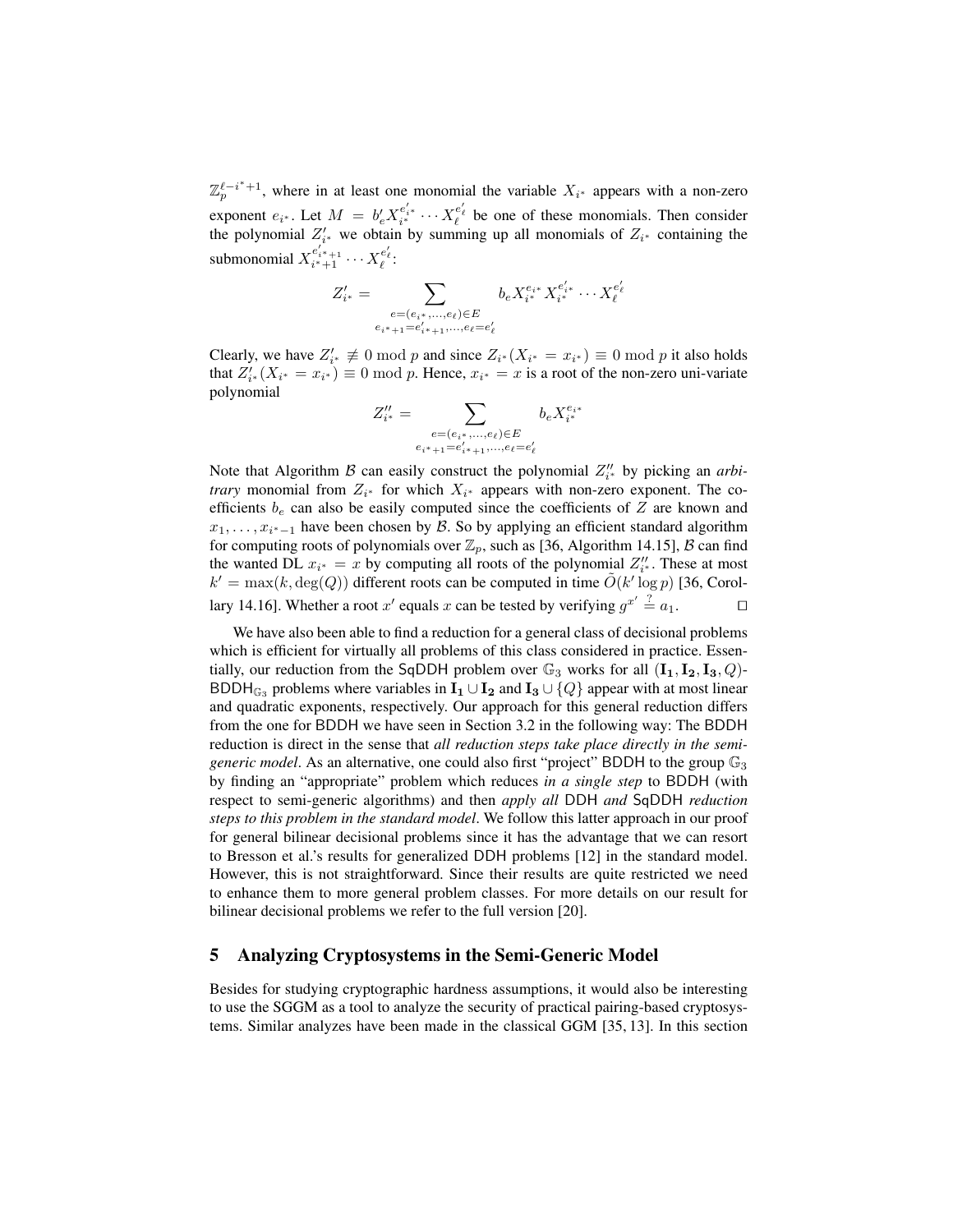we consider the Boneh-Lynn-Shacham (BLS) signature scheme [9, 10] in the SGGM. It turns out that it is possible to prove security of this scheme under the semi-generic groups heuristic, by requiring concrete (but non-standard) properties of the hash function.

The BLS signature scheme over a Type 1 bilinear setting is defined as follows. Let  $H_1$  be a hash function  $H_1: \{0,1\}^{\ell} \to \mathbb{G}_1$ .

- Gen samples a random generator g of  $\mathbb{G}_1$ ,  $s \stackrel{\$}{\leftarrow} \mathbb{Z}_p$ , and sets  $pk = (g, g^s)$ ,  $sk = s$ .
- $\overline{\phantom{a}}$  Sign $(sk, m)$  computes  $H_1(m)$  and returns  $\sigma = H_1(m)^s$ .
- Verify( $pk, m, \sigma$ ) returns 1, if  $e(H_1(m), pk) = e(\sigma, g)$ , and 0 otherwise.

Let us now describe the EUF-CMA security experiment for the BLS signature scheme in the SGGM. Here we are facing a technical problem: the BLS scheme utilizes a hash function  $H_1: \{0,1\}^{\ell} \to \mathbb{G}_1$ , that is, the output of this map is a group element in some given representation. However, in the SGGM we want to consider algorithms which are *independent* of a particular representation of elements of  $\mathbb{G}_1$ . Since in our model elements of  $\mathbb{G}_1$  are given as list indices, we have no representation of group elements that we could use as the range of the hash function.

One possible solution would be to fall back on the formalization of a generic group by Shoup [34]. In this model, group elements are represented by unique random bit strings. Thus, we could use a hash function that maps to bit strings of appropriate size. However, the fact that group elements are encoded as *random* strings has been subject to much criticism [16, 26, 15]. For instance, the Shoup model can be misused to implement a random oracle, which is of no avail since we want to avoid random oracles in our security proof. Therefore we follow a different approach. We implement  $H_1$  as a generic *group hash function*.

**Definition 2.** A group hash function is a pair of algorithms  $H = (GHGen, GHEval)$ .

- $\vdash$  GHGen *takes as input a generator g of*  $\mathbb{G}_1$ *, and returns*  $A = (a_1, \ldots, a_\delta) \in \mathbb{G}_1^\delta$ . *Vector A specifies a function*  $H_1: \{0, 1\}^{\ell} \to \mathbb{G}_1$ .
- **−** Algorithm GHEval takes as input a vector  $A \in \mathbb{G}_1^{\delta}$  and a string  $m \in \{0,1\}^{\ell}$ , and *returns*  $H_1(m) \in \mathbb{G}_1$ .

*We say that a group hash function is* generic*, if* GHGen *and* GHEval *perform only group operations on elements of* A*.*

Examples of generic group hash functions are the hash function used in Water's IBE scheme [37] and the programmable hash functions of Hofheinz and Kiltz [18].

Generic group hash functions have the useful property that there exist "trapdoor" set-up and evaluation algorithms (TrapGen, TrapEval) with the following properties.

- TrapGen takes as input a generator  $g \in \mathbb{G}_1$ . It returns a vector  $A \in \mathbb{G}_1^{\delta}$ , distributed identically to the output of GHGen for all  $g$ , and some trapdoor information  $td$ .
- Algorithm TrapEval takes as input a vector  $A \in \mathbb{G}_1^{\delta}$  and a string  $m \in \{0,1\}^{\ell}$ , and returns h such that  $g^h = H_1(m)$ .

For the security proof we need to demand a strong form of collision resistance.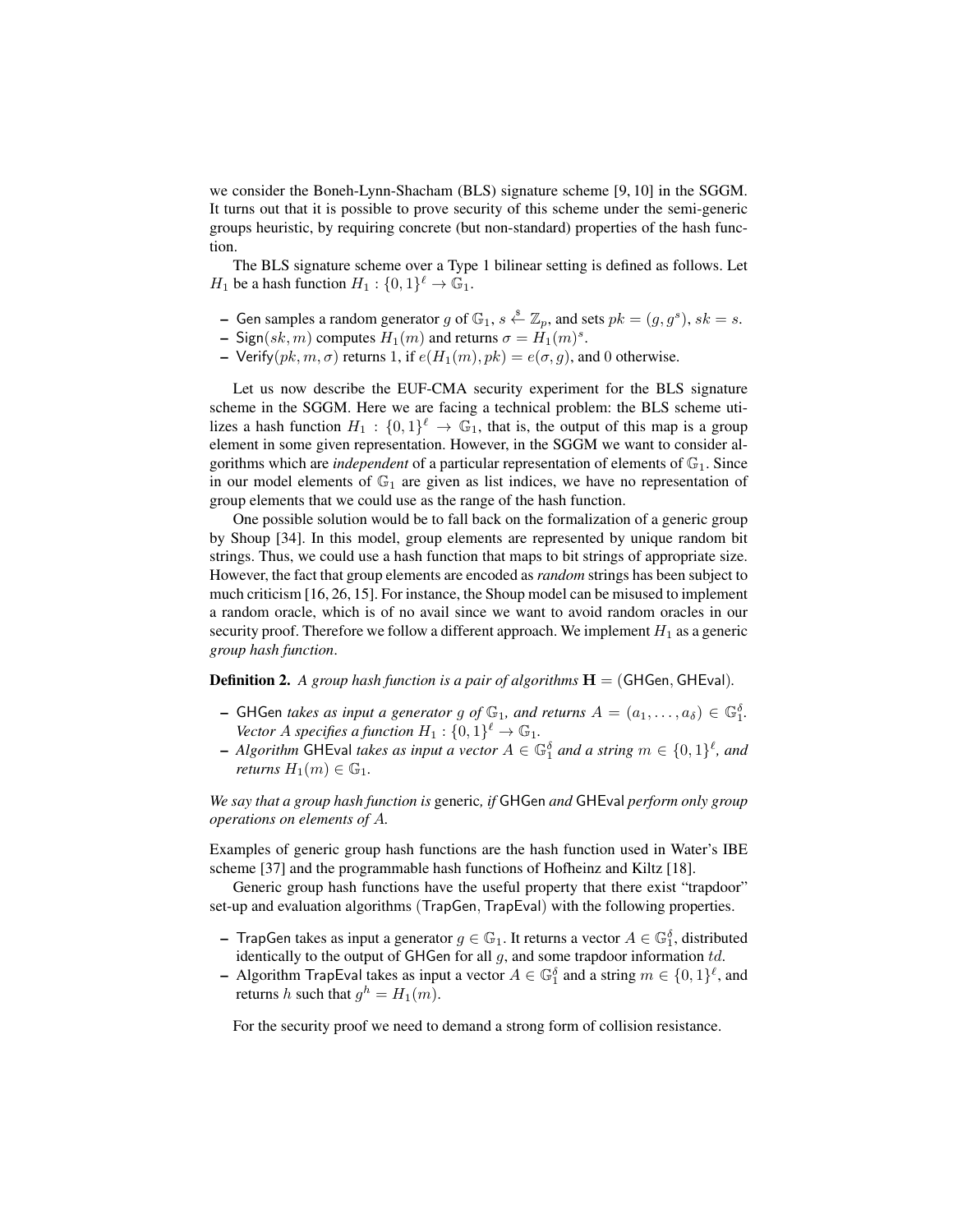**Definition 3.** A group hash function is  $(\epsilon, t, q)$ -algebraic collision resistant, if

$$
\Pr\left[\mathcal{A}(A) = (m_0, ..., m_q, i_0, ..., i_q) : H_1(m_0) = g^{i_0} \prod_{j=1}^q (H_1(m_j))^{i_j} \right] \le \epsilon
$$

#### *for all algorithms* A *running in time* t*.*

By employing techniques from [18] it is possible to construct hash functions satisfying this property under weak assumptions, like the hardness of computing discrete logarithms in  $\mathbb{G}_1$ , for any *constant* q. A major drawback is, however, that for these constructions the size  $\delta$  of vector A grows at least linearly with q. We leave it as an open problem to study whether there exists a (possibly probabilistic) trapdoor group hash function such that  $\delta$  is constant and  $q = q(\kappa)$  is a polynomial.

We formalize the EUF-CMA experiment in the SGGM as follows. At the beginning of the game, the challenger samples a random generator q and a secret key  $x$ . Then it runs  $(a_1,\ldots,a_\delta)\stackrel{\hspace{0.1em}\mathsf{\scriptscriptstyle\$}}{\leftarrow}$  GHGen $(g)$ , sets  $I_1:=(g,g^x,a_1,\ldots,a_\delta),$  and implements a semigeneric oracle with input  $I_1$  as described in Section 2. This provides the adversary with the public key, and the ability to perform group operations on elements of  $\mathbb{G}_1$ .

When the adversary queries a signature for some chosen message  $m_i$ , the challenger computes  $H(m_i)^x$  and appends it to the list  $\mathcal{E}_1$ .

We say that the adversary *wins* the game, if it outputs a message m and index  $[s]_1$ such that  $s = H(m)^x$ , that is, the adversary has computed a valid signature for m. We say that a semi-generic adversary  $A(\epsilon, t)$ -breaks the EUF-CMA security of a signature scheme if A runs in time t and  $Pr[A \text{ wins}] \geq \epsilon$ .

**Theorem 4.** Suppose there exists an adversary  $\mathcal{A}(\epsilon, t)$ -breaking the EUF-CMA se*curity of the BLS signature scheme in the semi-generic model by making* q *chosenmessage signature queries. Then there exists an algorithm*  $B_{\text{coll}}\left(\epsilon_{\text{dl}}, t_{\text{dl}}, q\right)$ *-breaking the algebraic collision resistance of*  $H_1$  *and an algorithm*  $\mathcal{B}_{\text{dl}}$  ( $\epsilon_{\text{dl}}$ ,  $t_{\text{dl}}$ )-solving the discrete *logarithm problem in*  $\mathbb{G}_1$ *, such that*  $t \approx t_{\text{coll}} \approx t_{\text{dl}}$  *and*  $\epsilon \leq \epsilon_{\text{coll}} + \epsilon_{\text{dl}}$ *.* 

*Proof.* Suppose there exists an adversary A that outputs a message m and an index  $[s]_1$ such that  $s = H(m)^x$ . In the SGGM, an adversary has to compute a group element of  $\mathbb{G}_1$  by applying a sequence of group operations to the initial values  $(g, g^x, a_1, \ldots, a_\delta)$ stored in  $\mathcal{E}_1$  and to group elements added to the list by the challenger oracle in response to chosen-message signature queries. Thus, when A outputs  $(m, [s]_1)$  such that  $s =$  $H(m)^x$ , then the oracle obtains an equation

$$
H(m)^{x} = g^{\alpha_{1}} \cdot (g^{x})^{\alpha_{2}} \cdot \prod_{i=1}^{\delta} a_{i}^{\beta_{i}} \cdot \prod_{i=1}^{q} (H(m_{i})^{x})^{\gamma_{i}}, \qquad (3)
$$

or equivalently  $x\cdot \left(\log_g H(m) - \sum_{i=1}^q \gamma_i \log_g H(m_i) - \alpha_2\right) = \alpha_1 + \sum_{i=1}^{\delta} \beta_i \log_g a_i,$ for integers  $\alpha_i, \beta_i, \gamma_i$  known to the oracle. We consider two types of forgers:

1. A Type-A forger performs a sequence of operations such that

$$
\log_g H(m) - \sum_{i=1}^q \gamma_i \log_g H(m_i) - \alpha_2 \equiv 0 \mod p. \tag{4}
$$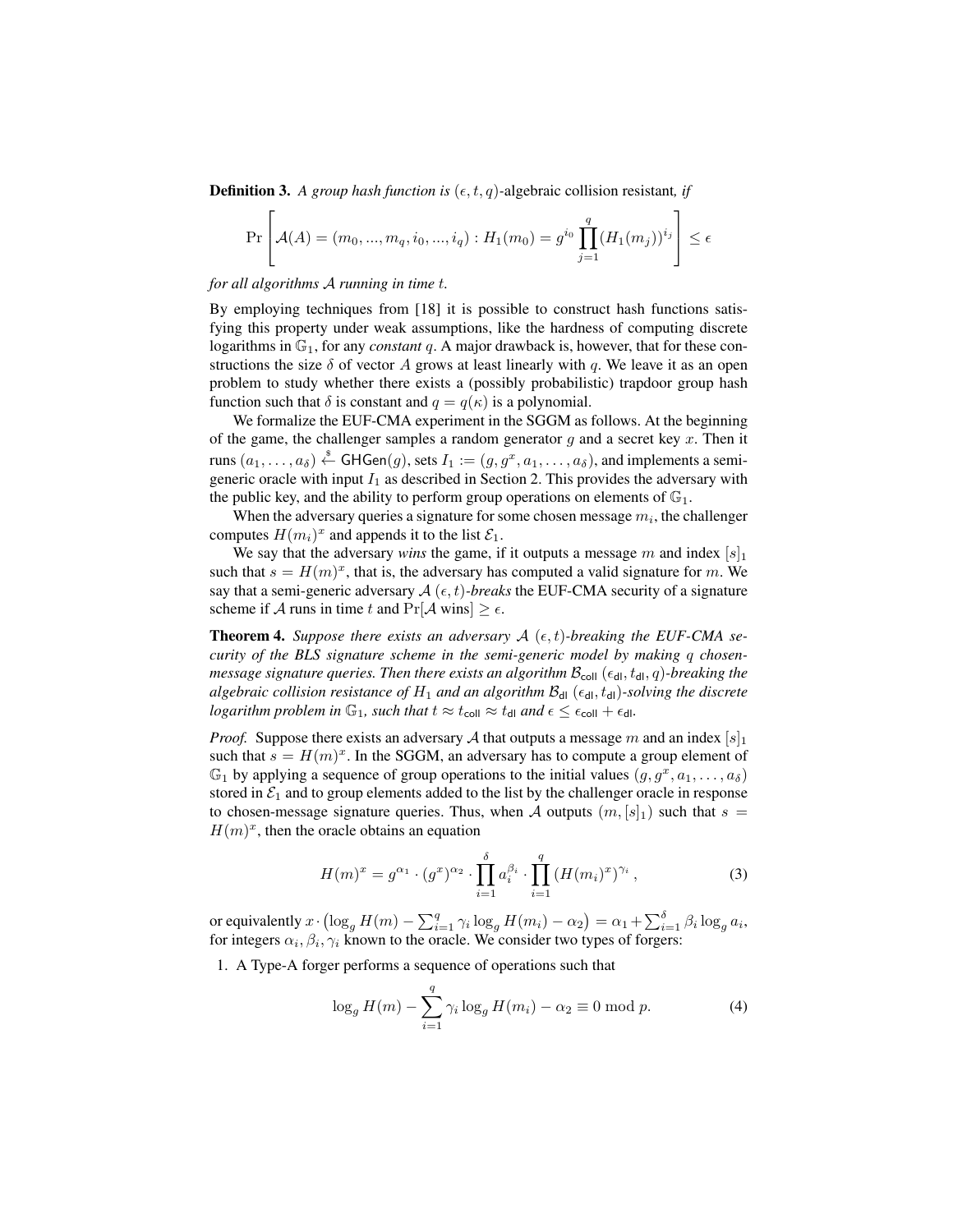2. A Type-B forger performs a sequence of operations such that

$$
\log_g H(m) - \sum_{i=1}^q \gamma_i \log_g H(m_i) - \alpha_2 \not\equiv 0 \mod p. \tag{5}
$$

**Lemma 1.** Suppose there exists a Type-A forger  $\mathcal{A}(\epsilon, t)$ -breaking the EUF-CMA se*curity of the BLS signature scheme by making at most* q *chosen-message queries. Then there exists an algorithm*  $\mathcal{B}_{\text{coll}}\left(\epsilon_{\text{dl}}, t_{\text{dl}}, q\right)$ *-breaking the algebraic collision resistance of* (GHGen, GHEval) *in time*  $t' \approx t$  *with success probability*  $\epsilon_{\text{coll}} \geq \epsilon$ .

PROOF. Algorithm  $\mathcal{B}_{\text{coll}}$  receives as input a vector  $A' = (g', a'_1, \dots, a'_\delta)$ . It proceeds exactly like the semi-generic EUF-CMA challenger, except that it sets  $g := g'$  and  $a_i := a'_i$  instead of sampling g at random and generating A by running GHGen(g). Thus, in particular  $\mathcal{B}_{\text{coll}}$  chooses the secret key  $x \stackrel{\hspace{0.1em}\mathsf{\scriptscriptstyle\$}}{\leftarrow} \mathbb{Z}_p$  and thus is able to simulate the original challenger perfectly.

When A outputs  $(m, [s]_1)$  such that  $s = H(m)^x$ , then  $\mathcal{B}_{\text{coll}}$  computes and returns integers  $(\alpha_2, \gamma_1, \ldots, \gamma_q)$  as in Equation 4. Observe that if Equation 4 is satisfied, then we have  $H(m) = g^{\alpha_2} \cdot \prod_{i=1}^q H(m_i)^{\gamma_i}$ . A series of the series of the series of the series of the series of the series of the series of the series of the series of the series of the series of the series of the series of the series of the series of the series o

**Lemma 2.** Suppose there exists a Type-B forger  $A(\epsilon, t)$ -breaking the EUF-CMA secu*rity of the BLS signature scheme. Then there exists an algorithm*  $B_{dl}$  *solving the discrete logarithm problem in*  $\mathbb{G}_1$  *in time*  $t_{d} \approx t$  *with success probability*  $\epsilon_{d} \geq \epsilon$ *.* 

PROOF. Algorithm  $\mathcal{B}_{\text{dl}}$  receives as input a tuple  $(g', y)$ . It sets  $g := g', g^x := y$ , and runs  $(A, td) \stackrel{\text{d}}{\leftarrow}$  TrapGen $(g)$  to generate the public parameters of the hash function. Recall that A is distributed identically to some A' generated by GHGen. It sets  $I_1 :=$  $(g, g^x, a_1, \ldots, a_\delta)$ , and implements a semi-generic oracle with initial list state  $I_1$ .

Since  $\mathcal{B}_{d}$  does not know the secret-key exponent x, it answers chosen-message signature queries of A differently.  $\mathcal{B}_{d}$  makes use of the trapdoor information td generated along with A. Whenever A submits a chosen-message  $m_i$ ,  $\mathcal{B}_{\text{dl}}$  computes  $h_i =$ TrapEval $(m_i)$  and appends  $y^{h_i}$  to  $\mathcal{E}_1$ . Note that  $y^{h_i} = g^{x \log_g H(m_i)} = H(m_i)^x$ , thus this is a valid signature.

When A outputs  $(m, [s]_1)$  such that  $s = H(m)^x$ , then  $\mathcal{B}_{\text{dl}}$  computes integers  $(\alpha_i, \beta_i, \gamma_i)$  as in Equation 3, and returns

$$
x = \log_{g'} y = \frac{\alpha_1 + \sum_{i=1}^{\delta} \beta_i \log_g a_i}{\log_g H(m) - \sum_{i=1}^{\delta} \gamma_i \log_g H(m_i) - \alpha_2} \mod p,
$$

which is possible since  $\log_g H(m) - \sum_{i=1}^q \gamma_i \log_g H(m_i) - \alpha_2 \neq 0 \mod p$ .  $\Box$ 

Acknowledgements. We would like to thank Dennis Hofheinz, Jesper Buus Nielsen, and Dominique Unruh for valuable discussions and the anonymous reviewers of Asiacrypt 2010 for their detailed and helpful comments.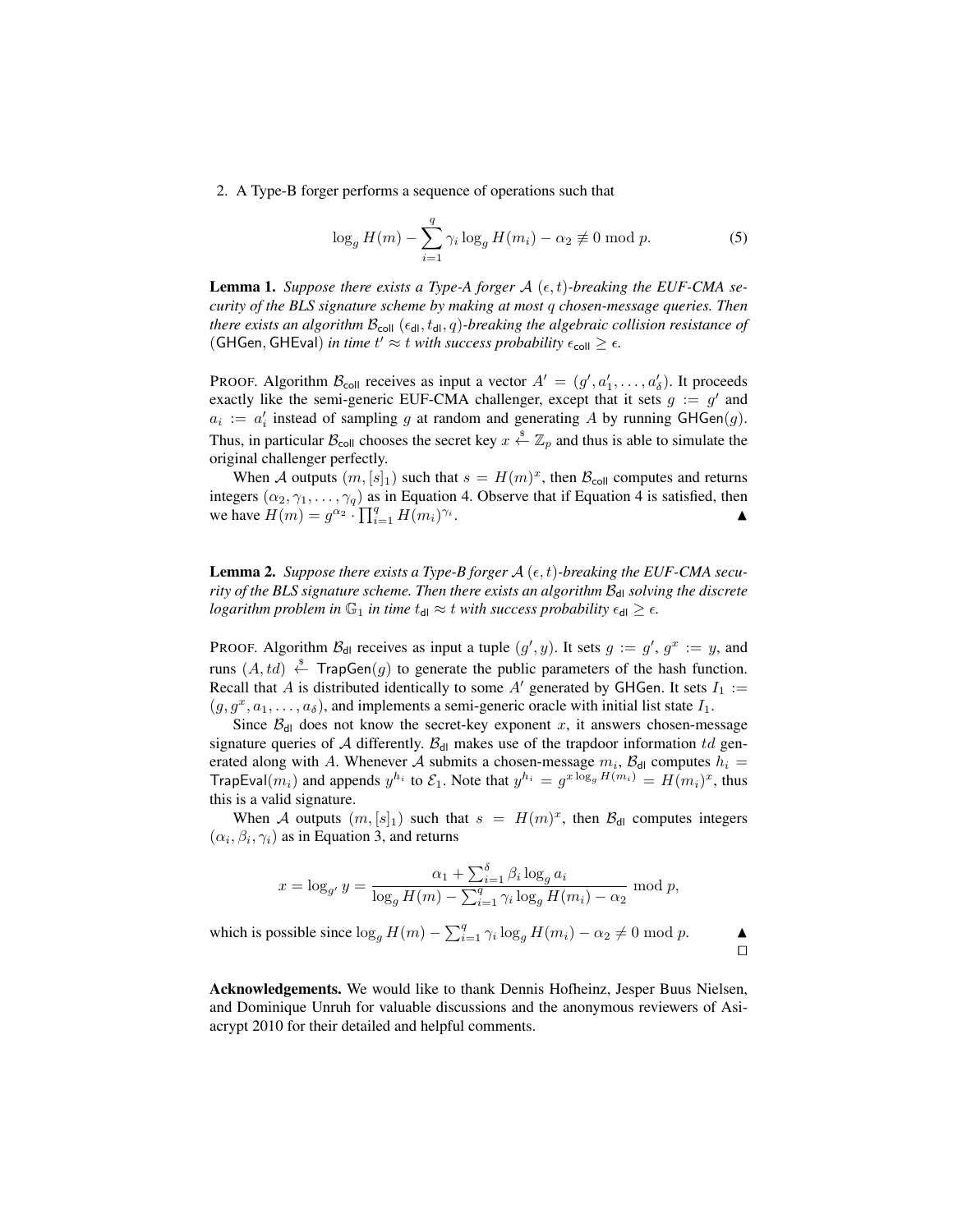## References

- 1. D. Aggarwal and U. Maurer. Breaking RSA generically is equivalent to factoring. In Antoine Joux, editor, *Advances in Cryptology — EUROCRYPT 2009*, volume 5479 of *LNCS*, pages 36–53. Springer, 2009.
- 2. M. Bellare and P. Rogaway. Random oracles are practical: A paradigm for designing efficient protocols. In *ACM Conference on Computer and Communications Security*, pages 62–73, 1993.
- 3. D. Boneh. Number-theoretic assumptions. Invited Talk at TCC's Special Session on Assumptions for Cryptography, 2007.
- 4. D. Boneh and X. Boyen. Efficient selective-id secure identity-based encryption without random oracles. In C. Cachin and J. Camenisch, editors, *EUROCRYPT*, volume 3027 of *LNCS*, pages 223–238. Springer, 2004.
- 5. D. Boneh, X. Boyen, and E. Goh. Hierarchical identity based encryption with constant size ciphertext (full paper). Cryptology ePrint Archive, Report 2005/015, 2005. http: //eprint.iacr.org/.
- 6. D. Boneh, X. Boyen, and H. Shacham. Short group signatures. In Matthew K. Franklin, editor, *CRYPTO*, volume 3152 of *LNCS*, pages 41–55. Springer, 2004.
- 7. D. Boneh and M. K. Franklin. Identity-based encryption from the Weil pairing. In Joe Kilian, editor, *CRYPTO*, volume 2139 of *LNCS*, pages 213–229. Springer, 2001.
- 8. D. Boneh, C. Gentry, B. Lynn, and H. Shacham. Aggregate and verifiably encrypted signatures from bilinear maps. In Eli Biham, editor, *EUROCRYPT*, volume 2656 of *LNCS*, pages 416–432. Springer, 2003.
- 9. D. Boneh, B. Lynn, and H. Shacham. Short signatures from the Weil pairing. In Colin Boyd, editor, *ASIACRYPT*, volume 2248 of *LNCS*, pages 514–532. Springer, 2001.
- 10. D. Boneh, B. Lynn, and H. Shacham. Short signatures from the Weil pairing. *J. Cryptology*, 17(4):297–319, 2004.
- 11. X. Boyen. The Uber-Assumption family. In Steven D. Galbraith and Kenneth G. Paterson, editors, *Pairing*, volume 5209 of *LNCS*, pages 39–56. Springer, 2008.
- 12. E. Bresson, Y. Lakhnech, L. Mazare, and B. Warinschi. A generalization of DDH with ´ applications to protocol analysis and computational soundness. In Alfred Menezes, editor, *CRYPTO*, volume 4622 of *LNCS*, pages 482–499. Springer, 2007.
- 13. D. R. L. Brown. Generic groups, collision resistance, and ECDSA. *Des. Codes Cryptography*, 35(1):119–152, 2005.
- 14. J. Cheon. Security analysis of the Strong Diffie-Hellman problem. In Serge Vaudenay, editor, *EUROCRYPT*, volume 4004 of *LNCS*, pages 1–11. Springer, 2006.
- 15. A. W. Dent. Adapting the weaknesses of the random oracle model to the generic group model. In Yuliang Zheng, editor, *ASIACRYPT*, volume 2501 of *LNCS*, pages 100–109. Springer, 2002.
- 16. M. Fischlin. A note on security proofs in the generic model. In Tatsuaki Okamoto, editor, *ASIACRYPT*, volume 1976 of *LNCS*, pages 458–469. Springer, 2000.
- 17. S. D. Galbraith, K. G. Paterson, and N. P. Smart. Pairings for cryptographers. *Discrete Applied Mathematics*, 156(16):3113–3121, 2008.
- 18. D. Hofheinz and E. Kiltz. Programmable hash functions and their applications. In David Wagner, editor, *CRYPTO*, volume 5157 of *LNCS*, pages 21–38. Springer, 2008.
- 19. S. Hohenberger. The cryptographic impact of groups with infeasible inversion. Master's thesis, Massachusetts Institute of Technology, 2003.
- 20. T. Jager and A. Rupp. The semi-generic group model and applications to pairing-based cryptography (full paper), 2010. http://www.nds.rub.de/chair/publications/.